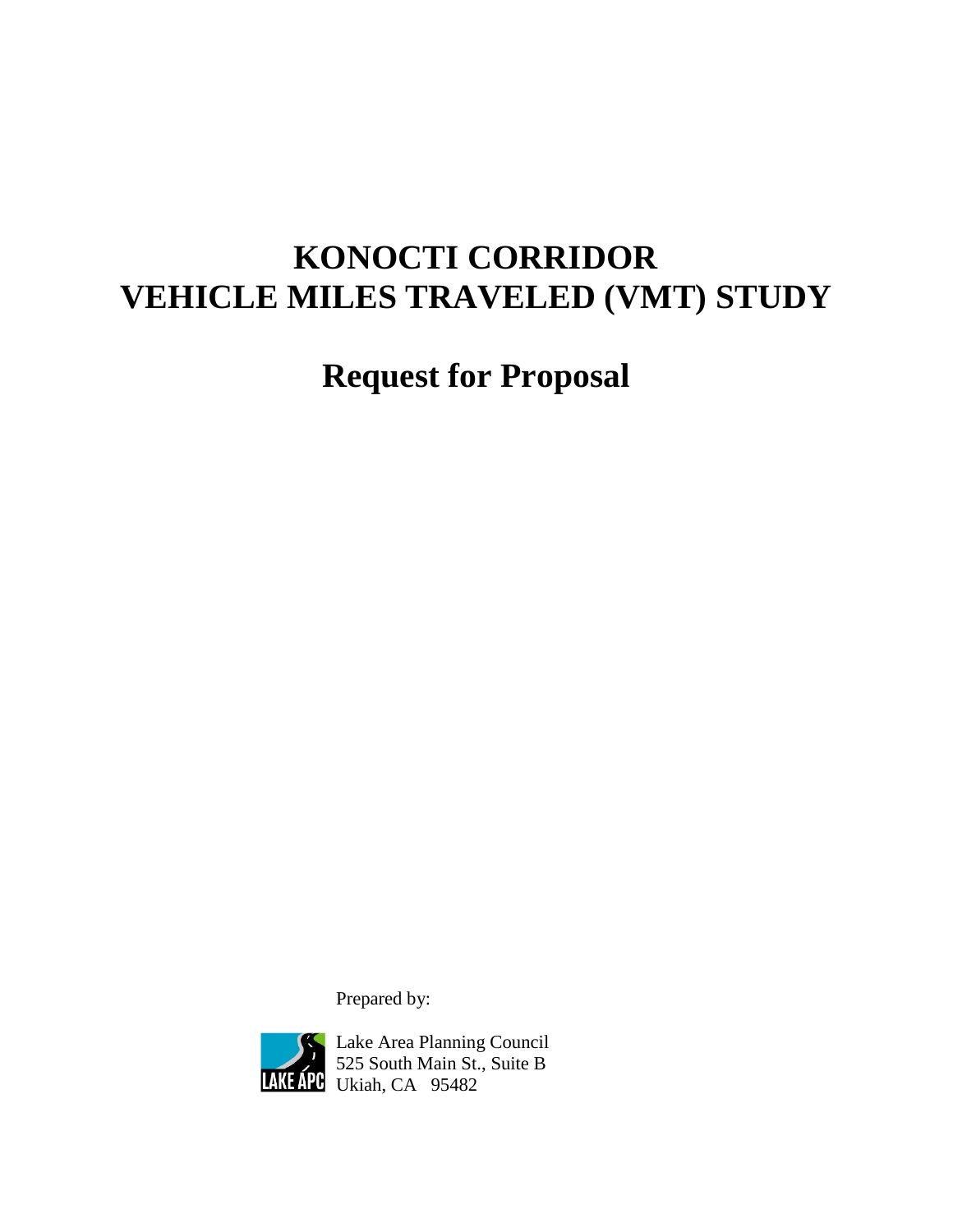# **Table of Contents**

| <b>Topic</b> |                                                                            |                                                                                                                                                                                                                                                                                                                                                             | Page                                                                      |
|--------------|----------------------------------------------------------------------------|-------------------------------------------------------------------------------------------------------------------------------------------------------------------------------------------------------------------------------------------------------------------------------------------------------------------------------------------------------------|---------------------------------------------------------------------------|
| I.           | A.<br><b>B.</b><br>C.                                                      | Background<br>Area Profile<br>Organization and Management<br>Purpose                                                                                                                                                                                                                                                                                        | $\mathfrak{Z}$<br>$\begin{array}{c} 3 \\ 3 \\ 3 \end{array}$              |
| Π.           |                                                                            | <b>Project Description</b>                                                                                                                                                                                                                                                                                                                                  | 4                                                                         |
| III.         | A.<br><b>B.</b><br>C.                                                      | Scope of Work<br><b>Responsible Parties</b><br><b>Project Tasks</b><br><b>APC</b> Acknowledgement                                                                                                                                                                                                                                                           | 4<br>$\overline{4}$<br>$\overline{4}$<br>$\overline{7}$                   |
| IV.          | A.<br><b>B.</b><br>C.<br>D.<br>Ε.<br>F.<br>G.<br>H.<br>I.                  | <b>Proposal Requirements</b><br><b>Identification of Prospective Contractor</b><br>Management<br>Personnel<br>References<br>Subcontractors<br>Methodology<br><b>Schedule of Tasks</b><br><b>Budget</b><br>Signature                                                                                                                                         | 7<br>8<br>8<br>8<br>8<br>8<br>8<br>8<br>8<br>8                            |
| V.           | A.<br><b>B.</b><br>$C_{\cdot}$                                             | <b>Contractor Arrangements</b><br><b>Response Review</b><br><b>Response Evaluation</b><br><b>Contract Award</b>                                                                                                                                                                                                                                             | 9<br>9<br>9<br>9                                                          |
| VI.          | A.<br>В.<br>C.<br>D.<br>Ε.<br>F.<br>G.<br>H.<br>I.<br>J.<br>K.<br>L.<br>M. | General Information<br>Proposal Submittal<br>Late Submittals<br>Modification or Withdrawal of Responses<br>Schedule<br><b>Property Rights</b><br>Amendments to Request for Proposals<br>Funding<br>Non-commitment of Lake APC<br><b>Public Domain</b><br>Questions<br><b>Conflict of Interest</b><br><b>Affirmative Action</b><br><b>Protest Procedures</b> | 9<br>10<br>10<br>10<br>10<br>10<br>10<br>10<br>11<br>11<br>11<br>11<br>11 |

*Attachment A – Sample Contract Attachment B – Protest Procedures*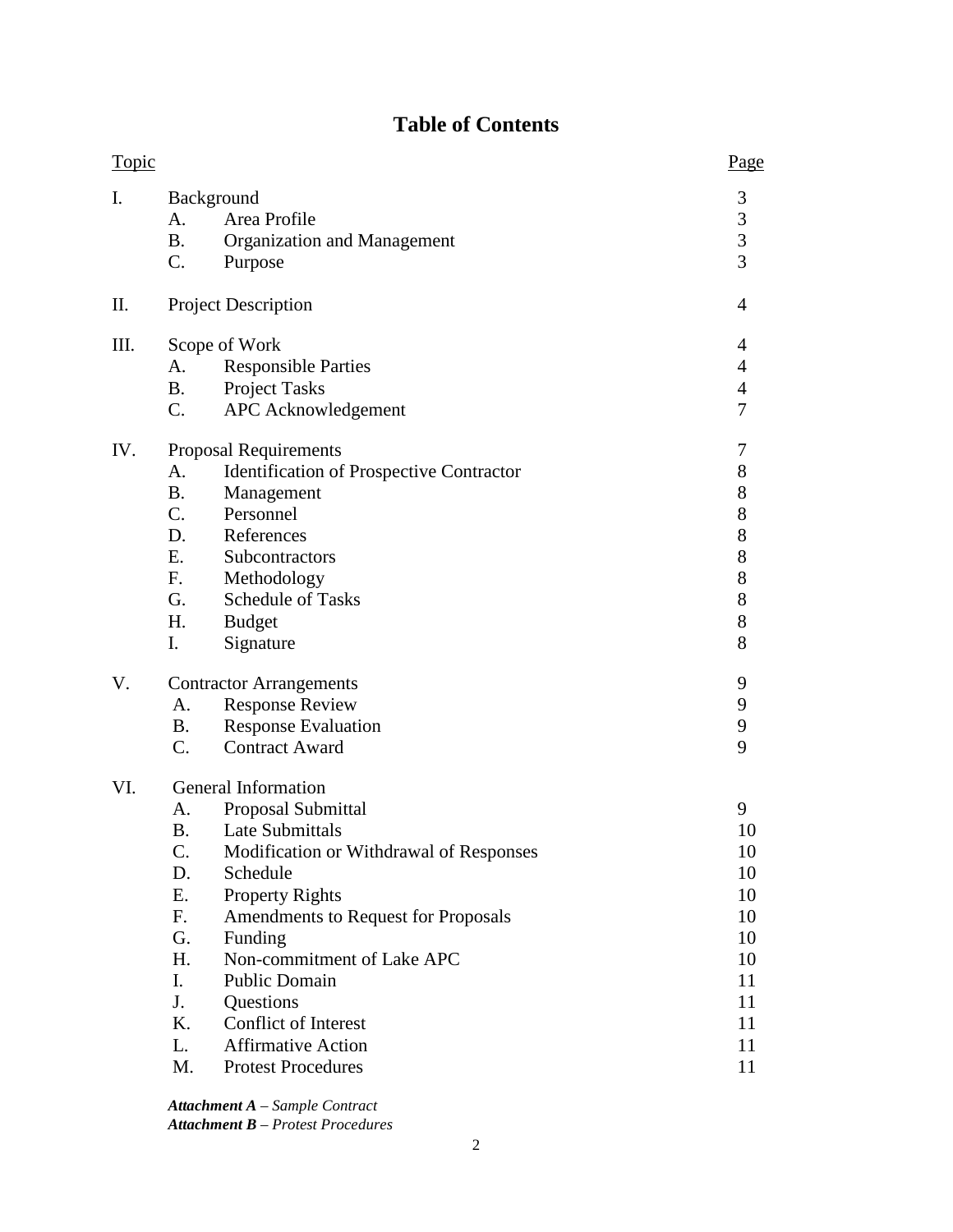#### **I. Background**

## **A. Area Profile**

Lake County lies within the coastal range of mountains approximately 100 miles north of San Francisco and 35 miles east of the Pacific Ocean. It is bounded by Mendocino County on the west, Sonoma and Napa Counties to the south, and Yolo, Colusa and Glenn Counties on the east. State Highway 20 connects the area with both U.S. 101 and Interstate 5. The County's most prominent geographical feature is Clear Lake, which covers approximately five percent of the County's land area. Portions of Lake County include public lands managed by the Department of Forestry, Bureau of Land Management, State Parks Department and other agencies. The largest income producing industries are agriculture, tourism, and geothermal development located in the mountainous terrain in the southwestern portion of the county.

The California Department of Finance estimates Lake County's population at 63,940 as of January 1, 2021. This includes a population of 45,173 within the unincorporated area of the County, 4,774 within the City of Lakeport, and 13,993 within the City of Clearlake. The population typically increases during the summer months with the influx of tourists as well as seasonal residents and employees. It has been estimated that 20 to 25 percent of the existing houses in the County are second/vacation homes and are occupied for only part of the year. In addition, there are seven tribes in Lake County of which five have land and four have established casinos.

## **B. Organization and Management**

Transportation planning in Lake County is the responsibility of the Lake Area Planning Council (APC), the designated Regional Transportation Planning Agency (RTPA). Established in 1972, the Lake APC operates under a Joint Powers Agreement between local jurisdictions within the region. Three committees serve to advise the Lake APC. These are the Policy Advisory Committee (PAC), the Technical Advisory Committee (TAC), and the Social Services Transportation Advisory Council (SSTAC). The SSTAC was established in 1987 to assist the Lake APC in identifying transit needs that may be reasonable to meet by providing new or specialized public transportation services, or by expanding existing services.

# **C. Purpose**

The Lake Area Planning Council is soliciting proposals for the preparation of a Vehicle Miles Traveled (VMT) study for its interregional corridor system (referred to as the "Konocti Corridor") through the Lake County region. The study is intended as a reference document from which to calculate potential VMT and greenhouse gas (GHG) impacts in future improvement projects within the corridor.

# **II. Project Description**

The "Konocti Corridor" is a broad concept which refers to a list of interrelated and complementary projects improving use of the region's "Principal Arterial" route for both residents and interregional travelers. Ultimately, implementation of Konocti Corridor-related projects will result in improved safety, traffic flows, travel time reliability (for goods movement as well as interregional through traffic), reduced congestion, and increased options for multimodal travel. Realization of this concept will lead to consistent and sustained use of the preferred interregional route through the County (from east to west, State Route (SR) 20, SR 53,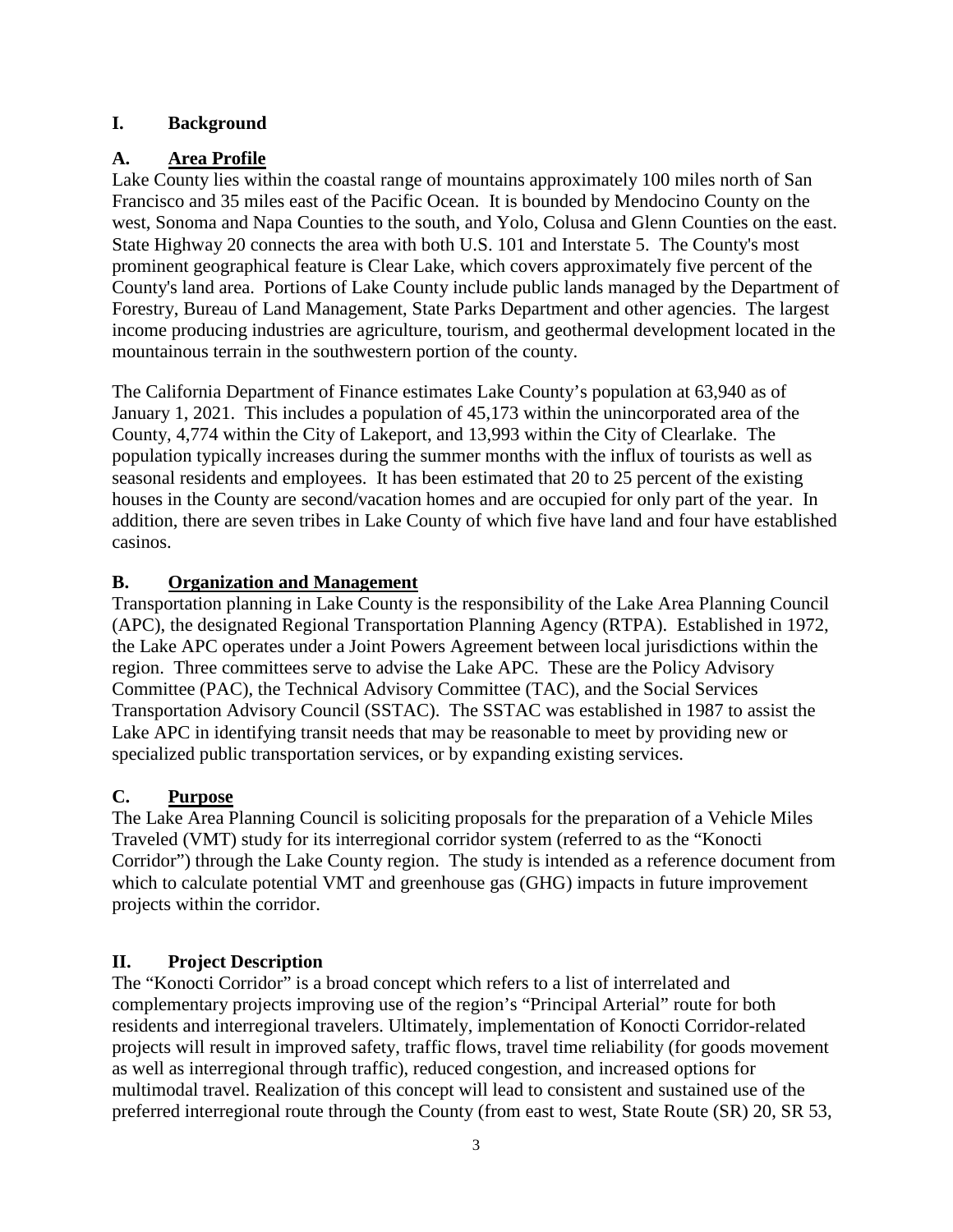SR 29, and returning to SR 20). The proposed project will analyze overall VMT and GHG impacts between scenarios ranging from current traffic patterns to expected future patterns once the concept has been fully realized.

# **III. Scope of Work**

# **A. Responsible Parties**

The Lake Area Planning Council (APC) will be the lead agency for this project. A project Technical Advisory Group (TAG) (made up of representatives from Lake APC, the County of Lake, the cities of Clearlake and Lakeport, and Caltrans District 1) will be formed to assist with implementation. A transportation consultant will be procured through a competitive process to perform technical tasks under guidance of the TAG.

# **B. Project Tasks**

# **Task 1: Coordination with Project Partners & Consultant**

Task 1.1: Monthly Status Meetings: Lake APC, Consultant and Caltrans (project team) will hold monthly status meetings throughout the project.

Task 1.2: Technical Advisory Group: Form a Technical Advisory Group (TAG) to guide the project consisting of representatives from the Lake APC, the County of Lake, the cities of Clearlake and Lakeport, and Caltrans District 1.

Task 1.3: Consultant/TAG Kick-off Meeting: Consultant will conduct a kick-off meeting with Lake APC and TAG to share contact information, develop lines of communication, clarify objectives of the project, and resolve remaining issues.

Task 1.4: TAG Meetings: Consultant will conduct meetings with TAG, as needed, throughout the course of the study and prepare agendas and minutes for TAG meetings.

Project team and TAG meetings may be held virtually, via video and/or teleconference meetings. (May include travel costs if in-person activities allowed).

# *Task Deliverable 1.1 Monthly project team status meetings, agendas, meeting notes (Consultant); Travel Expenses 1.2 TAG roster 1.3 Consultant/TAG Kickoff Meeting Agenda and Meeting Notes (Consultant); Travel Expenses 1.4 Technical Advisory Group (TAG) roster; TAG meetings, TAG agendas and minutes (Consultant); Travel Expenses*

# • **Responsible Party: Consultant & APC**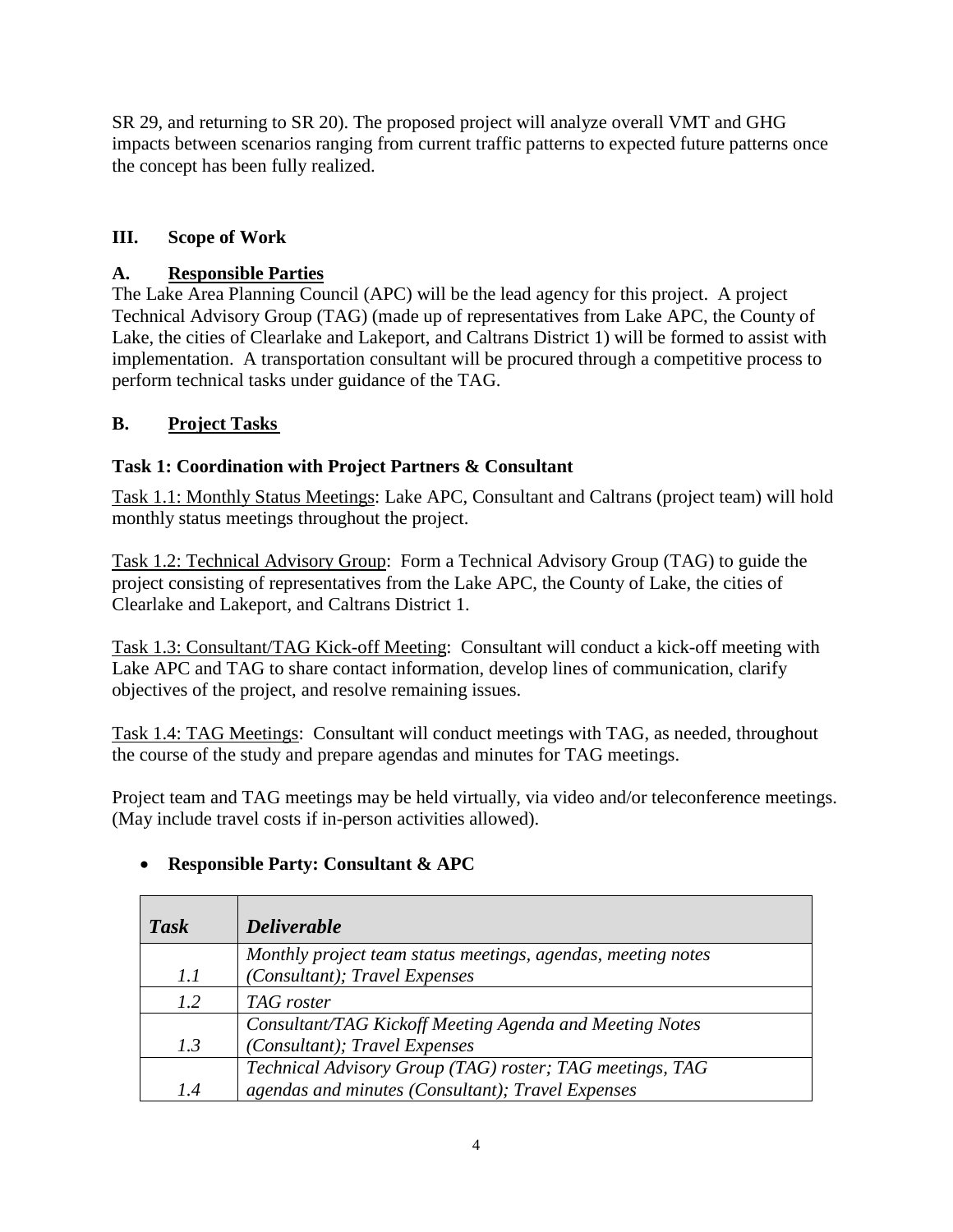#### **Task 2: Data Collection**

Task 2.1: Collect, Review, and Incorporate Relevant Data from Planning Documents: At a minimum, the consultant will conduct an initial review and analysis of the 2022 Regional Transportation Plan/Active Transportation Plan (RTP/ATP), County and City General Plans and Circulation Elements. Other corridor specific plans such as the Highway 20 Northshore Communities Traffic Calming Plan, SR 53 Corridor Study, and recent Environmental Impact Reports (EIRs) shall also be reviewed for relevant data.

Task 2.2: Review Existing Travel Demand Models or other Relevant Sources: The consultant will conduct a review of existing data sources to generate current VMT data, record traffic counts by vehicle category, and make reasonable assumptions under different scenarios. At a minimum current traffic counts should be taken at the junctions of SR 20/53, SR 29/53, SR 29/20 for all types of vehicles. Reviewable data will likely include the Vehicle Miles Traveled Regional Baseline Study, the Wine Country Travel Demand Model for Lake County, and SR 53 Corridor Study. Current data is available through the Caltrans District 1 Office, which is presently working on a more focused Travel Demand Model for Lake and Mendocino counties. Additional sources could include commercially available big data (e.g. StreetLight, Insight, the California Statewide Travel Demand Model, the California Household Travel Survey, etc.) or others that are readily available, preferably at low or no cost.

Task 2.3: Examine Rural Case Studies: The consultant will review case studies in rural regions to identify VMT impacts resulting from capacity increases to the California State Highway System. Findings from this review will be compared with potential impacts related to the Lake 29 Improvement Project currently underway by Caltrans, with a focus on impacts to latent demand from the project.

Task 2.4: Develop Baseline VMT Data: Based on the review of the travel demand models and collected data in Task 2.2, as well as reviewing rural case studies in Task 2.3, the consultant will estimate and summarize interregional VMT data for current, mid-term, and long-range outcomes, with results to be reviewed by the TAG.

# **all deliverables)**

• **Responsible Party: Consultant (APC staff will assist with data collection and review** 

| <b>Task</b> | $\Delta$ Deliverable                                     |
|-------------|----------------------------------------------------------|
|             | 2.1 - 2.2   List of plans and data reviewed (Consultant) |
| 2.3         | <b>Rural Case Study Review (Consultant)</b>              |
| 2.4         | Data summary memo (Consultant)                           |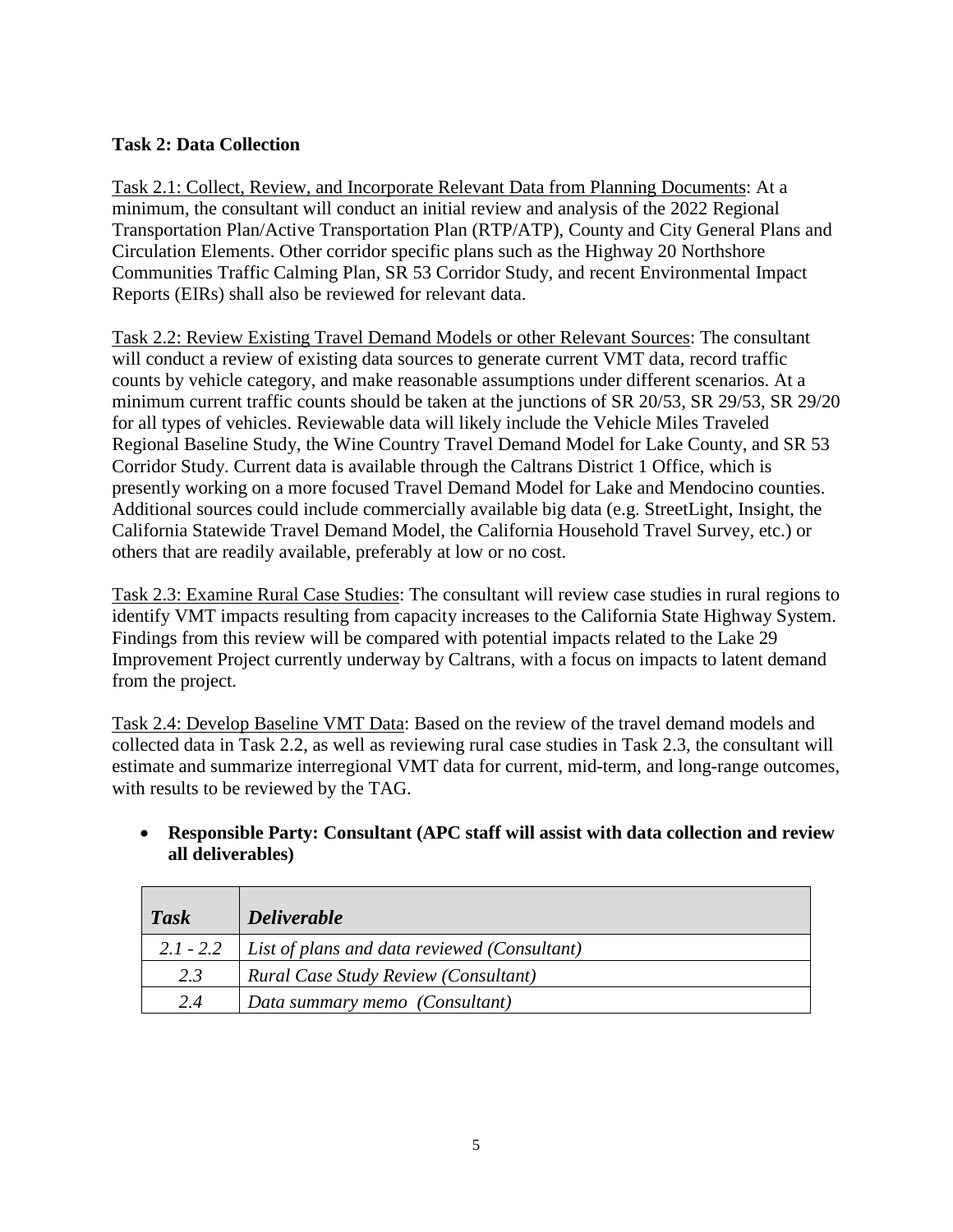# **Task 3: Development of Multi-Modal Build vs. No-Build Options (20 Yrs) Forecasting Tool**

Task 3.1: Review Existing Plans for Multi-Modal Improvements on Hwy 20 (Northshore): Consultant shall review existing documents and plans for multi-modal improvements within the Northshore communities along State Route 20. This will include, but not be limited to, the Highway 20 Northshore Communities Traffic Calming Plan, and Caltrans District 1 proposed projects, including the Complete Streets project in the unincorporated community of Lucerne or others found in the State Highway Operations and Protection Program (SHOPP), Interregional Transportation Improvement Program (ITIP), or Active Transportation Program (ATP).

## Task 3.2: Project Future Mode Shift on Multi-Modal Build vs. No-Build:

Based on findings from Task 3.1 and other modeling data, the consultant will evaluate potential mode shifts resulting from the traffic calming/complete streets improvements within the State Route 20 Northshore Communities, as well as concurrent projects proposed on the Principal Arterial Corridor (SR 53 and 29). An analysis shall be prepared and brought to the TAG for discussion and comment.

Task 3.3: Model VMT Changes/GHG Reductions with Future Multi-Modal Build vs. No-Build: Similar to Task 3.2, the consultant will analyze the proposed improvements within the State Route 20 Northshore Communities along with Principal Arterial Corridor projects as a means of modeling potential changes in VMT and GHG emissions. Findings will be compared with current and projected traffic patterns in the region and an analysis shall be prepared and brought to the TAG for discussion and comment.

# R**esponsible Party: Consultant (APC staff will review the analyses provided by the consultant)**

| <b>Task</b> | <b>Deliverable</b>                                         |
|-------------|------------------------------------------------------------|
|             | List of Plans and Sources Regarding Multi-Modal Highway 20 |
| 3.1         | Northshore/SR 53/SR 29 Improvements (Consultant)           |
| 3.2         | Technical Memo regarding findings (Consultant)             |
| 3.3         | Technical Memo regarding findings (Consultant)             |

## **Task 4: Conduct Equity Analysis**

## Task 4.1: Conduct Equity Analysis:

The consultant shall conduct a qualitative Environmental Justice/equity analysis of transportation impacts to Disadvantaged Communities (DACs) within the region stemming from Multi-Modal Build vs. No-Build scenarios. The analysis shall include potential quality-of-life impacts of "reconnecting" Northshore communities affected by interregional use of the SR 20 Minor Arterial Segment. Areas of focus should include (but not be limited to) safety, mobility, economics, and air quality for low income communities in the region. If considered to be warranted, the consultant will develop a methodology to collect and evaluate public input as part of the analysis. Findings will be brought to the TAG for discussion and comment.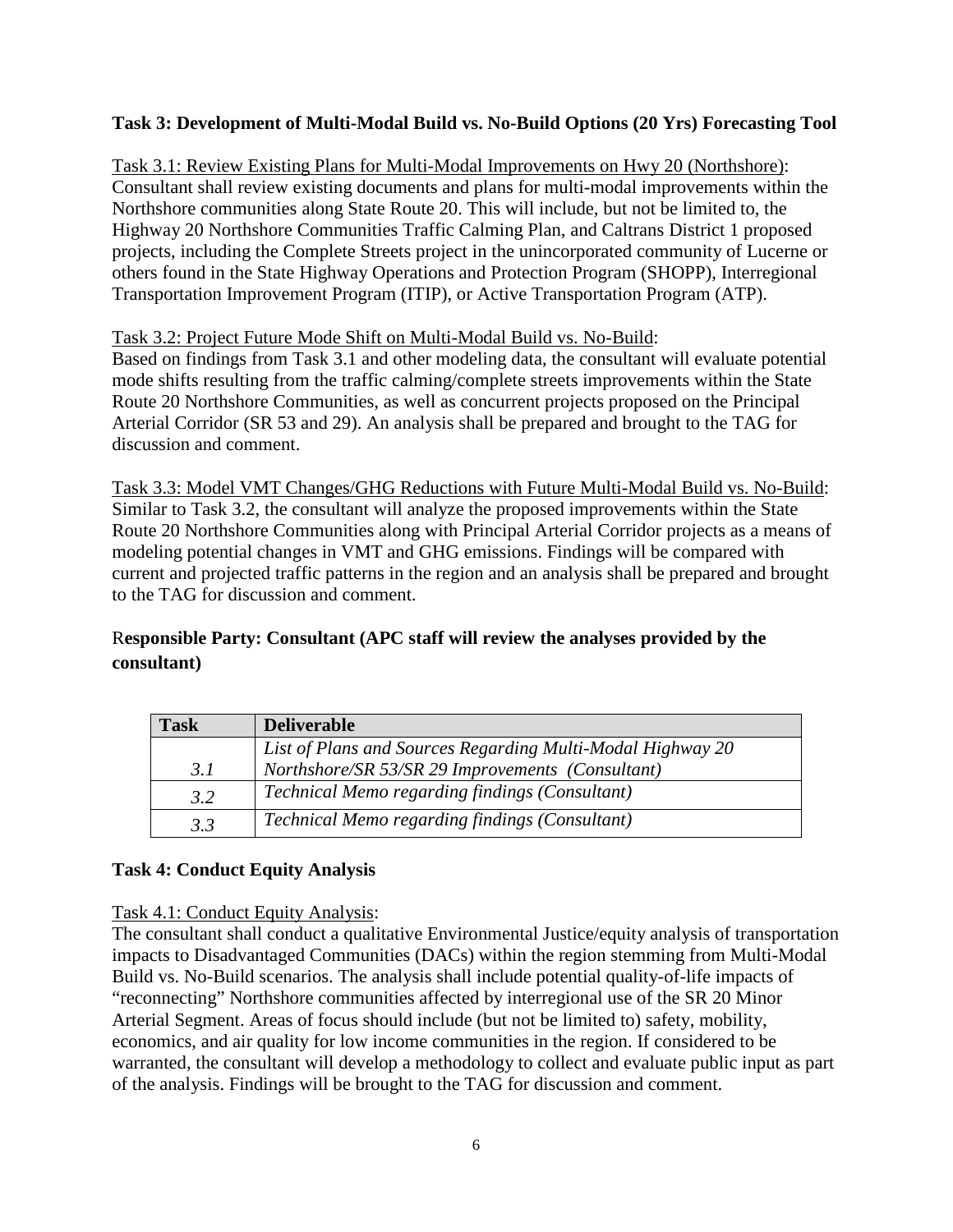#### • **Responsible Party: Consultant**

| <b>Task</b> | <b>Deliverable</b>                                 |
|-------------|----------------------------------------------------|
| 4.1         | Equity/Environmental Justice Analysis (Consultant) |

#### **Task 5: Draft and Final Reports**

Task 5.1: Prepare and Present Draft Report: The consultant will prepare a draft report for review and comment by the TAG.

Task 5.2: Prepare and Present Final Report: The consultant will incorporate the comments received on the draft report into the final report, as appropriate, and present it at a public meeting of the Lake Area Planning Council.

#### • **Responsible Party: Consultant**

| <b>Task</b> | <b>Deliverable</b>                             |
|-------------|------------------------------------------------|
| 5.1         | Draft Report (Consultant)                      |
| 5.2         | Final Report; Presentation to APC (Consultant) |

#### **C. APC Acknowledgment**

The following acknowledgment of participation must appear on the cover or title page of a final report due to the Area Planning Council at the conclusion of this project:

"The preparation of this report was funded through the Lake Area Planning Council's 2021/22 Regional Transportation Planning Work Program, Work Element 603."

#### **IV. Proposal Requirements**

Each proposal shall contain at a minimum:

#### **A. Identification of Prospective Contractor**

The proposal shall include the name of the individual or firm submitting the proposal, its mailing address, telephone number, and the name of an individual to contact if further information is desired.

#### **B. Management**

The prospective contractor shall designate by name the project manager to be employed. The selected contractor shall not cause the substitution of the project manager without prior approval of the Lake Area Planning Council.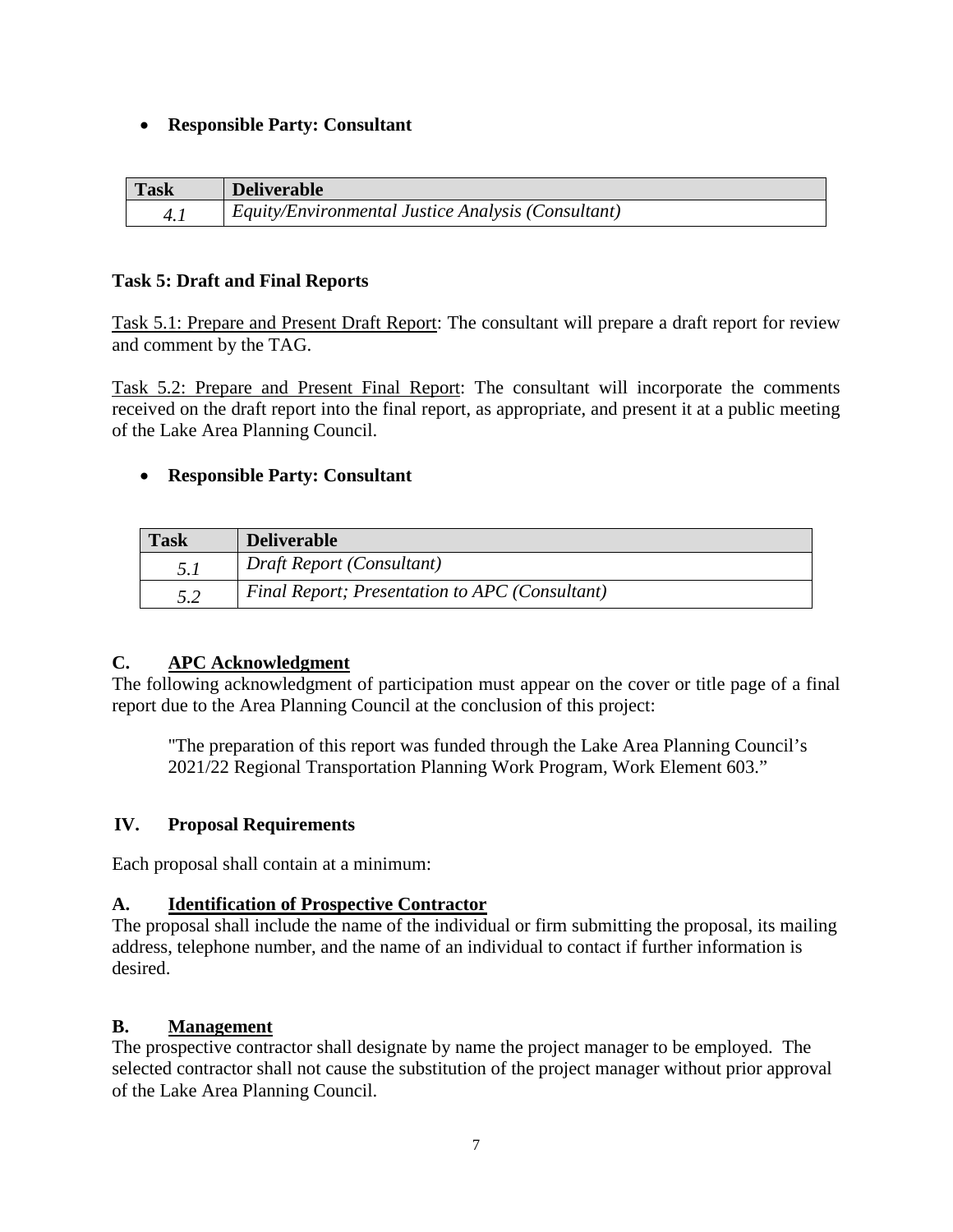# **C. Personnel**

The prospective contractor shall describe the qualifications of all professional personnel to be employed, including a summary of similar work or studies performed, a resume for each professional, a statement indicating how many hours each professional will be assigned to the contract and what tasks each professional will perform. The contractor shall not cause members of the project team to be substituted without prior approval of the Lake Area Planning Council.

# **D. References**

The prospective contractor shall provide names, addresses, and telephone numbers for at least three clients for whom the prospective contractor has performed work similar to that proposed in this request. A summary statement for each assignment shall be provided.

# **E. Subcontractors**

If subcontractors are to be used, the prospective contractor must submit a description of each person or firm and the work to be done by each subcontractor. The cost of the subcontract work is to be itemized in the cost proposal.

# **F. Methodology**

The prospective contractor shall describe the overall approach to the project, specific techniques that will be used, and specific administrative and operations management expertise that will be employed.

# **G. Schedule of Tasks**

The proposal shall contain a detailed schedule identifying major tasks to be undertaken to conduct the work and timeframe for each task. The schedule shall also identify all meetings, progress reports, deliverables, and the estimated staffing and hours to accomplish each task and deliverable. Preferred completion date of the project is December 31, 2022.

# **H. Budget**

The prospective contractor shall prepare a detailed budget for the work to be performed. The budget shall itemize all items that will be charged to the project. Costs shall be segregated to show (by task) hours, and fully weighted rates, however, the methodology for calculating the fully weighted rates must be shown (e.g. overhead rate, fringe, etc.). The prospective contractor may not markup subcontracts. The breakdown of subcontract costs shall follow the same format as for the prime contractor. As discussed under Sections *V. Contract Arrangements* and *VI. G. Funding*, this project is subject to state and federal rules and procedures regarding contracting.

# **I. Signature**

The proposal shall be transmitted with a cover letter that must be signed by an official authorized to bind the proposer contractually and shall contain a statement to the effect that the proposal is a firm offer for a 90-day period. The letter accompanying the technical proposal shall also provide the following: name, title, address, and telephone number of individuals with the authority to negotiate and contractually bind the contract.

# **V. Contract Arrangements**

## **A. Response Review**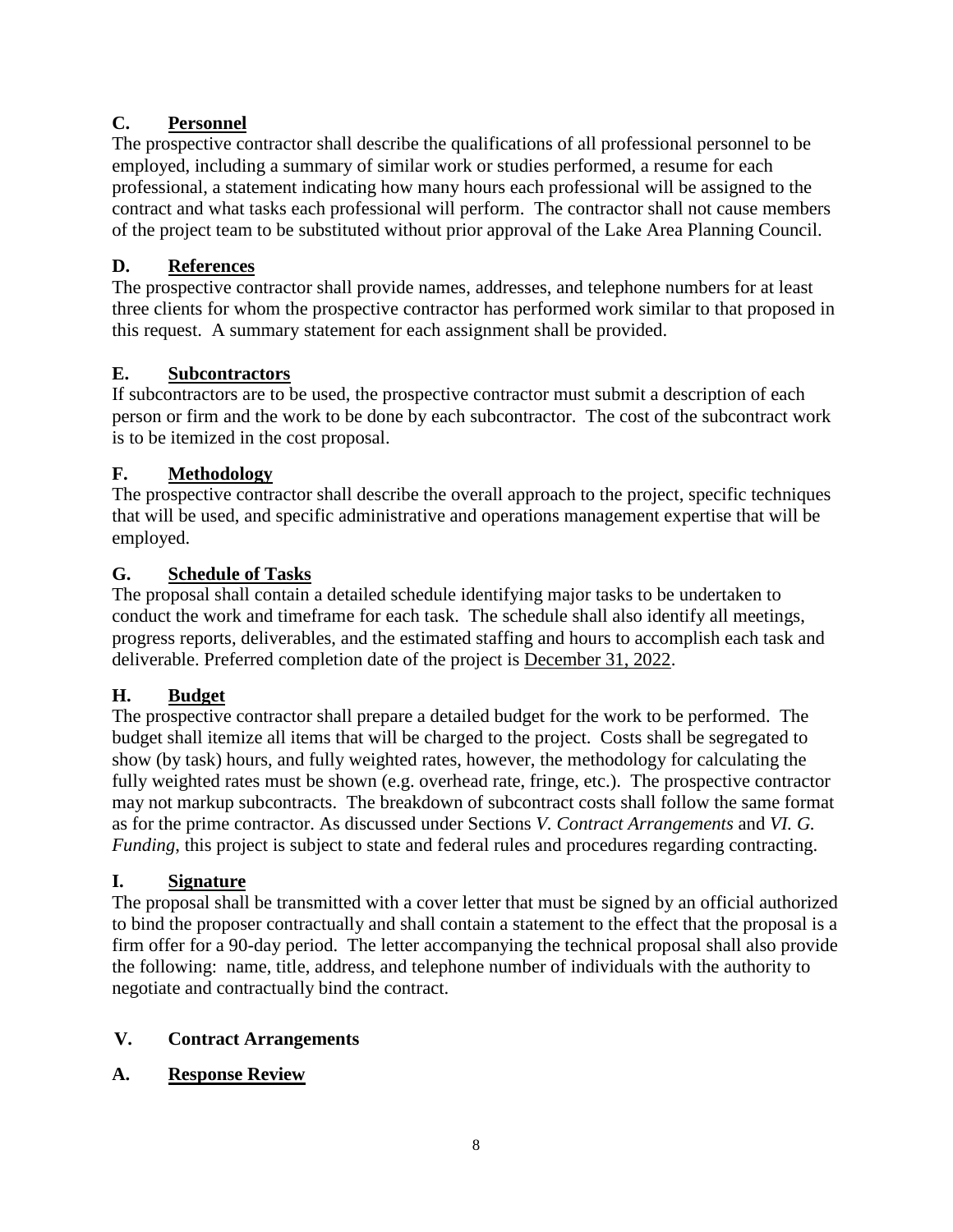Each response will be reviewed to determine if it meets the requirements contained in the Request for Proposals. Failure to meet the requirements for the Request for Proposals will be cause for rejection of the proposal.

Lake APC may reject any proposal if it is conditional, incomplete, or contains irregularities. Lake APC may waive an immaterial deviation in a proposal. Waiver of an immaterial deviation shall in no way modify the Request for Proposals documents or excuse the respondent from full compliance with the contract requirements if the proposer is awarded the contract.

# **B. Response Evaluation**

Responses will be evaluated according to how well individual criteria have been met. In certain cases, follow up interviews may be requested prior to selection, although Lake APC reserves the right to select a consultant based solely on written proposals. In the event of an interview, a separate score (from 1-20) will be used to rank oral responses, which will be judged according to project understanding and approach. Overall, evaluation will focus on the comprehensive nature of the proposal (thoroughness of responses, knowledge of local conditions, etc.) and will be based on the following criteria:

| Criterion |                                                        | Weight |
|-----------|--------------------------------------------------------|--------|
| 1.        | Approach to tasks and duties (scope)                   | 30%    |
| 2.        | Cost of proposal, including budget/resource allocation | 30%    |
| 3.        | Experience relevant to tasks and duties                | 20%    |
| 4.        | Qualifications, Education and training                 | 10%    |
| 5.        | General Experience                                     | 10%    |

# **C. Contract Award**

A contract will be negotiated with the individual or firm determined in the evaluation process to be best suited to perform this project. Lake APC is expected to award a contract by **April 8, 2022.**

If a contract cannot be negotiated with the individual or firm submitting the highest rated response which is in the best interests of the Lake APC, then staff shall commence the negotiation process with the individual or firm submitting the second highest rated response. The contract will include all State and/or Federal requirements that "flow down" from the grant. An example of language that may be included in a contract is attached as *Attachment A*.

# **VI. General Information**

# **A. Proposal Submittal**

Responses must be received by no later than **4:00 p.m. on March 28, 2022**. Five (5) bound copies of the response and one (1) electronic copy on CD or flash drive shall be furnished. Responses may be either mailed or hand delivered to:

> Lisa Davey-Bates, Executive Director Lake Area Planning Council (APC) Davey-Bates Consulting 525 South Main Street, Suite G Ukiah, CA 95482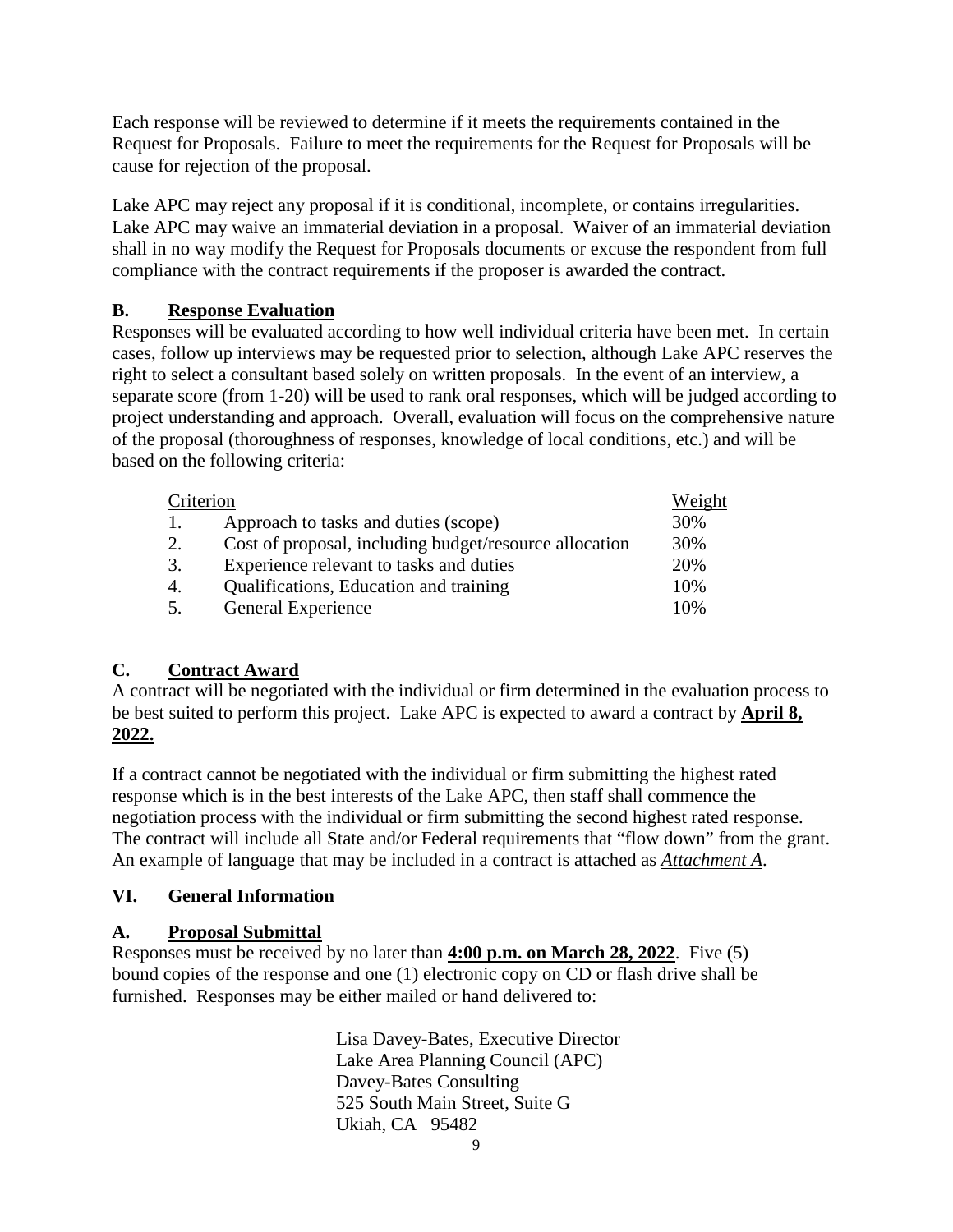# **B. Late Submittals**

Responses received after the specified time will not be considered and will be returned, unopened, to the respondent.

# **C. Modification or Withdrawal of Responses**

Any response received prior to the date and time specified above for receipt of responses may be withdrawn or modified by written request of the proposer. To be considered, however, the modified response must be received by the date and time specified above.

# **D. Schedule**

The schedule of activities related to this contract is as follows:

| Activity                                   | Date           |
|--------------------------------------------|----------------|
| <b>RFP Mail-out</b>                        | March 8, 2022  |
| <b>Written Question Submittal Deadline</b> | March 18, 2022 |
| <b>Response to Written Questions</b>       | March 22, 2022 |
| <b>Proposal Submittal Deadline</b>         | March 28, 2022 |
| Interview (if needed)                      | March 31, 2022 |
| <b>Tentative Contract Award</b>            | April 4, 2022  |
| <b>Tentative Contract Effective Date</b>   | April 8, 2022  |
|                                            |                |

# **E. Property Rights**

Responses received within the prescribed deadline become the property of Lake APC and all rights to the contents therein become those of Lake APC.

# **F. Amendments to Request for Proposals**

Lake APC reserves the right to amend the Request for Proposals by addendum prior to the final date of response submission.

# **G. Funding**

Total consultant funding for this project is **\$100,000**. The source of funding is from the region's Local Transportation Funds as budgeted by the Lake Area Planning Council in the 2021/22 Regional Transportation Planning Work Program. Rules and procedures dictated by Caltrans regarding per diem rates, reimbursement levels for lodging, meals, and travel will apply to this project. Ten percent (10%) of each of the prime contractors' invoices will be retained by the APC. This retention shall be released to the Consultant upon acceptance by the APC of the completed work and final report.

# **H. Non-commitment of the Lake APC**

This Request for Proposals does not commit Lake APC to award a contract, to pay any costs incurred in the preparation of a response to this request, or to procure or contract for services or supplies. Lake APC reserves the right to accept or reject any or all proposals received as a result of this request, to negotiate with any qualified individual or firm, or to modify or cancel in part or in its entirety the Request for Proposals if it is in the best interest of the agency to do so.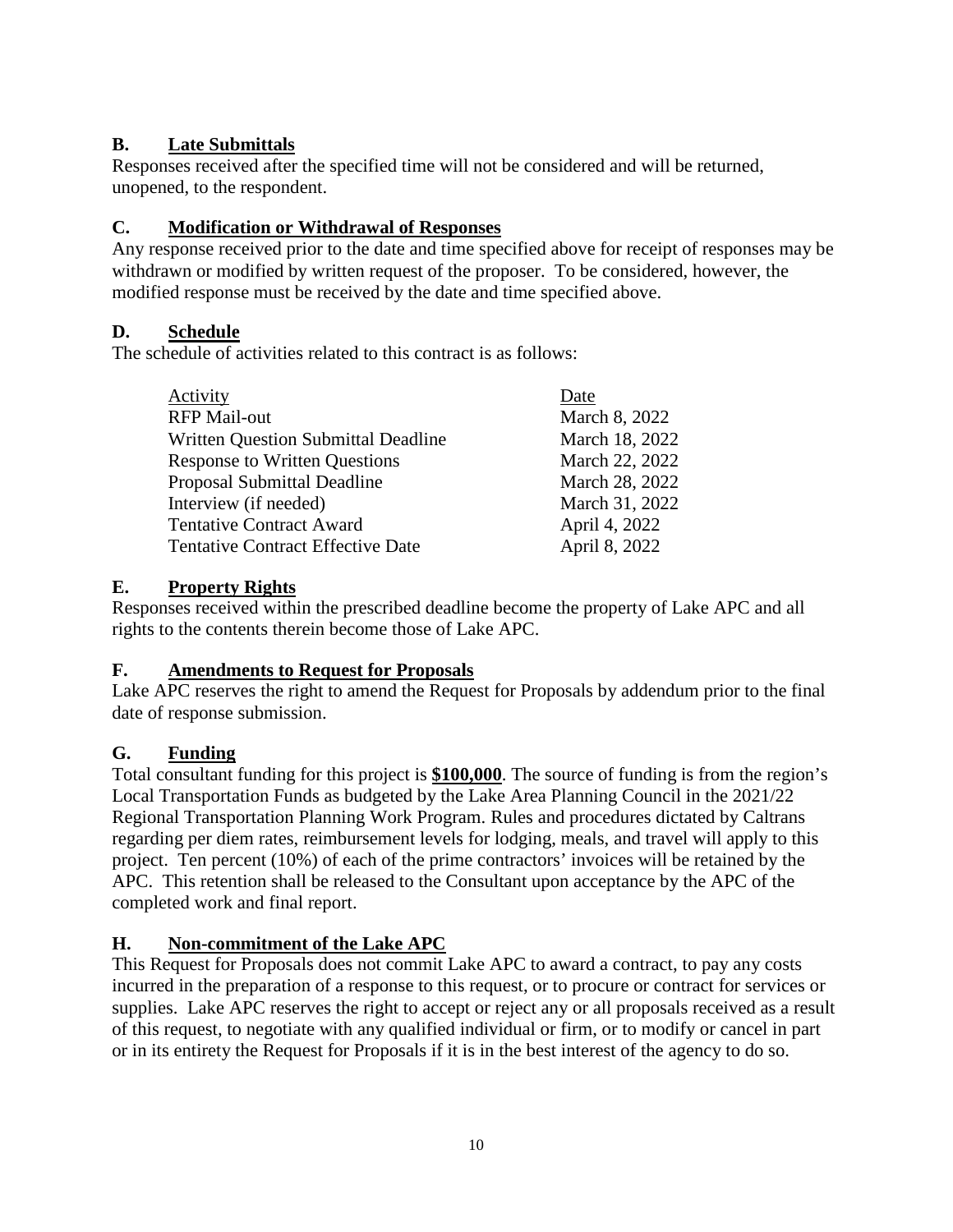# **I. Public Domain**

All products used or developed in the execution of any contract resulting from this request will remain in the public domain at the completion of the contract.

# **J. Questions**

Questions regarding this Request for Proposals **MUST be submitted IN WRITING**. Written questions should include the individual's name, the name of the firm (if applicable), address, telephone number, and e-mail. Questions must be submitted by **Friday**, **March 18, 2022, at 5:00 p.m**.

Questions should be directed to:

John Speka Lake Area Planning Council 525 S. Main St, Ste. B Ukiah, CA 95482 E-mail: spekaj@dow-associates.com Telephone (707) 263-7799

Questions and answers will be provided in the form of an addendum to this RFP, and will be posted by **March 22, 2022**, on Lake APC's website [http://www.lakeapc.org/.](http://www.lakeapc.org/)

# **K. Conflict of Interest**

No consultant, subcontractor, or member of any firm proposed to be employed in the preparation of this project has a past, ongoing, or potential involvement which could be deemed a conflict of interest under the Fair Political Practices Act or other law. During the term of this Agreement, the consultant shall not accept any employment or engage in any consulting work that would create a conflict of interest with Lake APC or in any way compromise the services to be performed under this Agreement. The consultant shall immediately notify Lake APC of any and all potential violations of this paragraph upon becoming aware of the potential violation.

## **L. Affirmative Action**

Prospective contractors should be aware that the Equal Employment Opportunity Requirement of Executive Order 11246, as amended by Executive Order 11275, Title VI and Title VII of the Civil Rights Act of 1964, the California Fair Employment Practices Act and other federal and state laws pertaining to equal employment opportunity are applicable to any contract awarded by Lake APC.

## **M. Protest Procedures and Dispute Resolution Process**

The Lake APC's "Protest Procedures and Dispute Resolution Process" shall be utilized to resolve and protests or disputes to this procurement process (*see Attachment B*).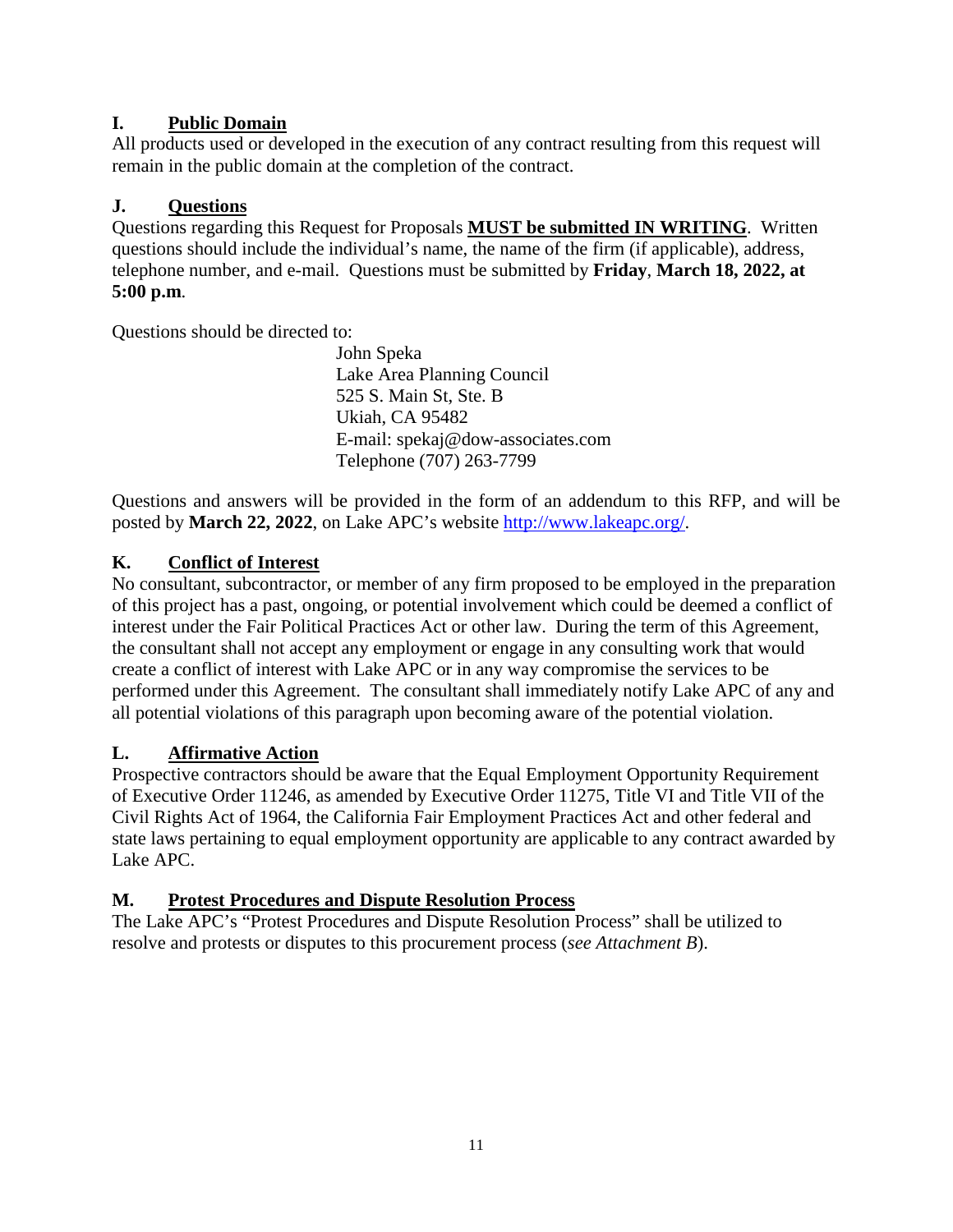# LAKE COUNTY/CITY AREA PLANNING COUNCIL

# AGREEMENT FOR PROFESSIONAL SERVICES

# PROJECT NAME

This Agreement is entered into on **xxxxx**, 201x, by and between the Lake County/City Area Planning Council, hereinafter referred to as the "APC", and (Consultant Name), hereinafter referred to as "Consultant."

RECITALS:

The APC may retain independent contractors to perform special, technical, expert, or professional services. Consultant is equipped, staffed, licensed, and prepared to provide such services.

The APC is lead agency for Project Name in Lake County, hereinafter referred to as the "Project," funded by Funding Source and amount(s) from the State of California, Department of Transportation, hereinafter referred to as the "State." The APC shall be responsible to State for the successful completion of this Project.

All services performed by APC, Consultant and any sub-consultants pursuant to this Agreement are intended to be performed in accordance with all applicable Federal, State, and County of Lake laws, ordinances, regulations, and Caltrans' published manuals, including the approved grant application. In case of conflict between Federal, State and County of Lake laws, ordinances, or regulations, the order of precedence for applicability of these laws shall be Federal, State and County of Lake laws and regulations, respectively.

The APC and Consultant agree as follows:

#### 1. WORK TO BE PERFORMED

Consultant agrees to provide those services, tasks and products detailed in attachments, incorporated herein by reference. Professional services described in Exhibits A and B may be refined or amended by agreement of the APC and Consultant.

#### Exhibit A: Consultant's Proposal to xxxxxx

Exhibit B: Project grant application with the scope of work and the project schedule used in the formal procurement process.

Consultant agrees to perform any additional services as may be required due to significant changes in general scope of the project or its design, including but not limited to change in size, complexity, or character. Such additional services shall be paid for by Amendment to this Agreement or by a Supplemental Agreement and shall conform to the rates of payment specified in Section 2 hereof.

#### 2. COMPENSATION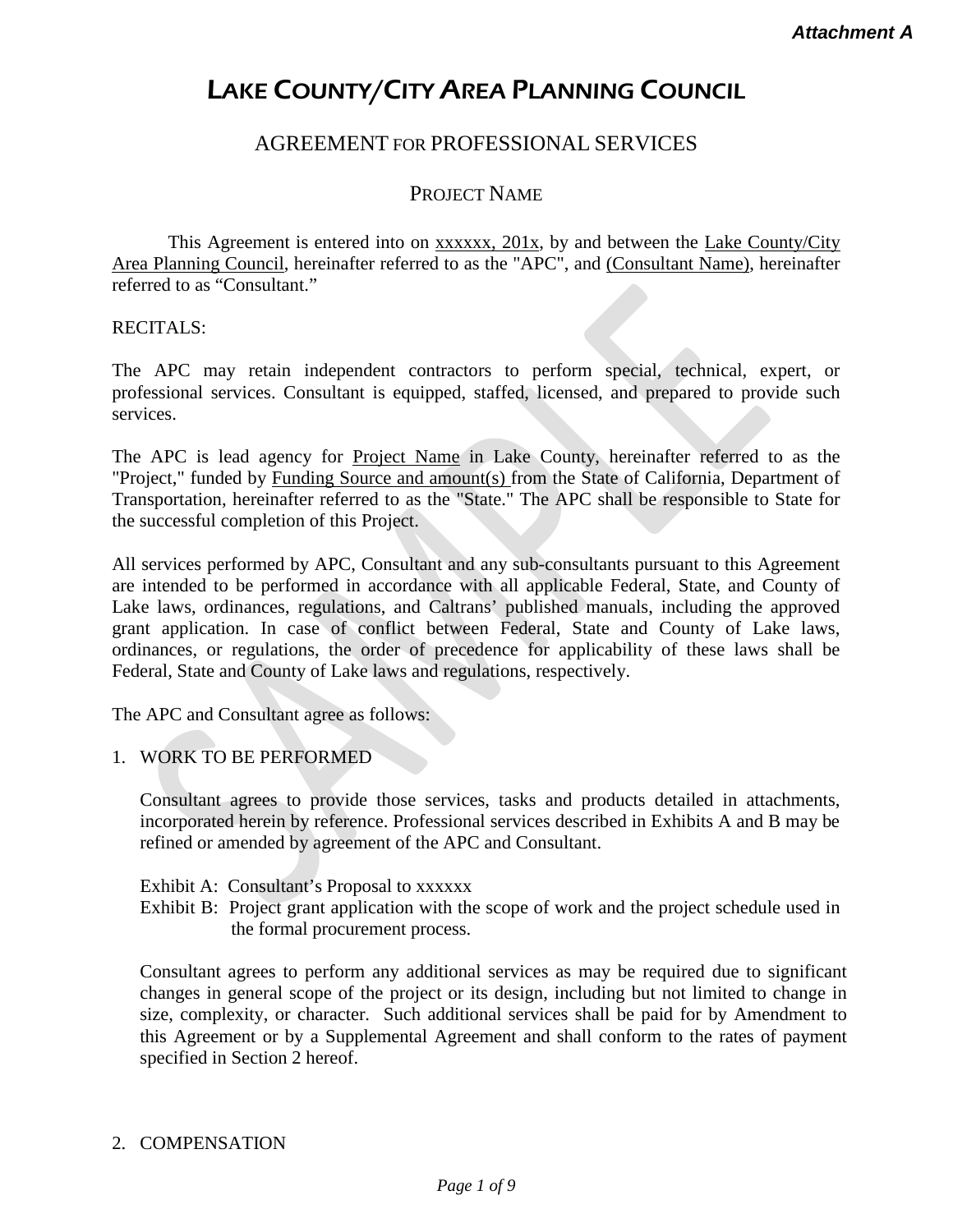Compensation for services provided shall not exceed \$xx,xxx on a job completion basis. This shall include compensation for completing the tasks and products identified in Exhibits A and B. Cost overruns and/or failure to perform within the limits of the proposed budget shall not relieve Consultant of responsibility to provide those tasks and products specified in the Exhibits.

The APC shall pay Consultant for work required for satisfactory completion of this Agreement according to the process in Section 3 below. The basis for payment for services shall be on an hourly rate plus non-salary expenses, in accordance with Consultant's Cost Proposal, as attached hereto and made a part hereof in Exhibit A.

#### 3. INVOICES AND DISBURSEMENT

The APC will pay Consultant no more than every thirty (30) days based on itemized invoices for work completed, including documentation of any direct costs. Costs shall be shown to reflect hourly billing rates for all staff. Monthly invoices shall be accompanied by a brief summary of progress to date, segregated by task. Sub-consultant invoices shall also include narrative of work completed as well as detailed receipts of any direct expenses. Consultant mark-up of direct expenses or of subcontractor invoices are not allowable, therefore APC will not pay Consultant for any such increases to actual costs incurred.

The APC shall review invoices and may approve them for payment or adjust them after consultation with Consultant. Total progress payments for each task shall not exceed 100% of the budget for each major task as shown in Exhibits A and B. The APC will make payments within 30 days of receipt of Consultant's invoices.

The APC shall hold retainage of ten (10%) percent of each invoice. This retention shall be released to Consultant within 30-days after receiving final work products deemed satisfactorily completed by APC.

Travel expenses and per diem rates are not to exceed the rate specified by the State of California Department of Personnel Administration. For more information, refer to: <http://www.dot.ca.gov/hq/asc/travel/ch12/1consultant.htm>

If the APC substantially alters the scope of work, the maximum fee may be changed by Supplemental Agreement or an Amendment signed by both the APC and Consultant.

#### 4. REPORTS

Due dates and milestones are detailed in Exhibit A. Preparation of deliverable work products detailed in Exhibits A and B shall be in formats acceptable to the APC. The APC will provide Consultant with guidance on acceptable formats. Consultant shall bear the expense of all printing and reproduction costs of the deliverables, until the final deliverables are accepted by the APC.

5. SERVICES OF THE LAKE COUNTY/CITY AREA PLANNING COUNCIL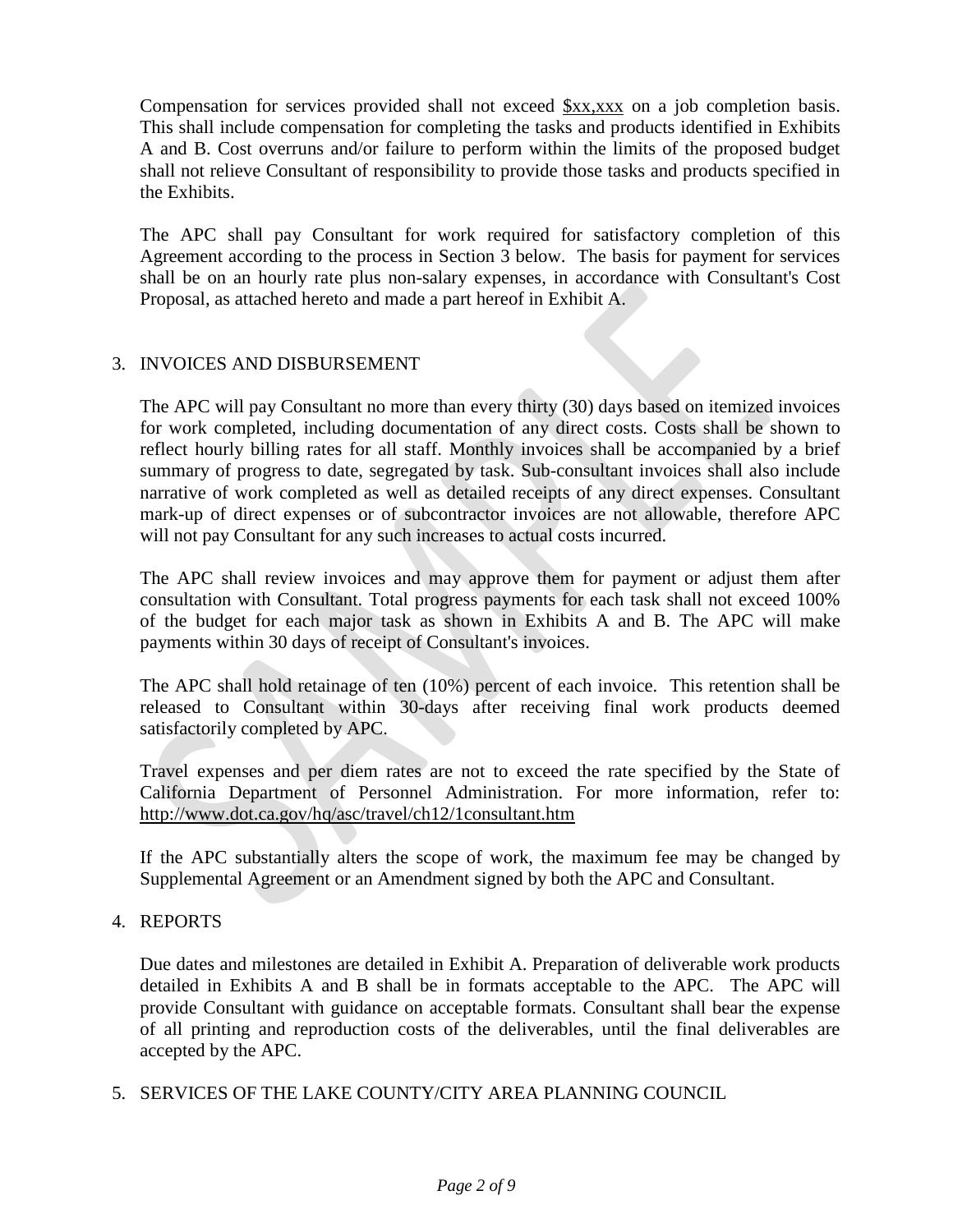The APC shall provide full information as to its requirements for performance of this Agreement, attached as Exhibit B.

The APC shall provide program guidance and appropriate monitoring of work task performance under this Agreement. The APC shall place at the disposal of Consultant all available information pertinent to the project.

The APC will examine all studies, reports, or other submittals from Consultant and will make every effort to provide comments pertaining thereto within ten (10) calendar days of receipt.

#### 6. TERM OF AGREEMENT

The term of this Agreement shall be from xxxxxx, 201x through xxxxxx, 201x. Execution of this Agreement by the APC shall constitute Consultant's authority to proceed immediately with the performance of the work described by Exhibits A and B, provided that evidence of insurance has been received by the APC as specified under Section 11 below.

All work by Consultant shall be completed and all deliverables submitted to and in the possession of the APC by xxxxxx, 201x. Extensions of the above term may be made only upon written authorization by the APC.

Consultant acknowledges that timely performance of services is an important element of this Agreement and will perform services in a timely manner consistent with sound professional practices.

#### 7. PROJECT INSPECTION AND ACCOUNTING RECORDS

APC, Consultant and all subcontractors shall maintain all source documents, accounting records, and other supporting papers connected with performance of work under this Agreement for a minimum of three (3) years from the date of final payment, or until annual audit resolution is achieved, whichever is later. All such supporting information shall be made available for inspection and audit by representatives of State of California Department of Transportation (State), the California State Auditor, and auditors representing the federal government. Copies will be made and furnished by APC upon request, at no cost to State.

#### 8. OWNERSHIP OF FINAL REPORTS AND PRODUCTS:

All original reports and documents together with such backup data as required by this Agreement shall be and shall remain the property of the APC and State.

Consultant is advised that, according to Government Code Section 7550, which states in part that "*Any documents or written reports prepared as a requirement of this contract shall contain, in a separate section preceding the main body of the document, the number and dollar amounts of all contracts and subcontracts relating to the preparation of those documents or reports if the total cost for work by non-employees of the public agency exceeds \$5,000*."

#### 9. TERMINATION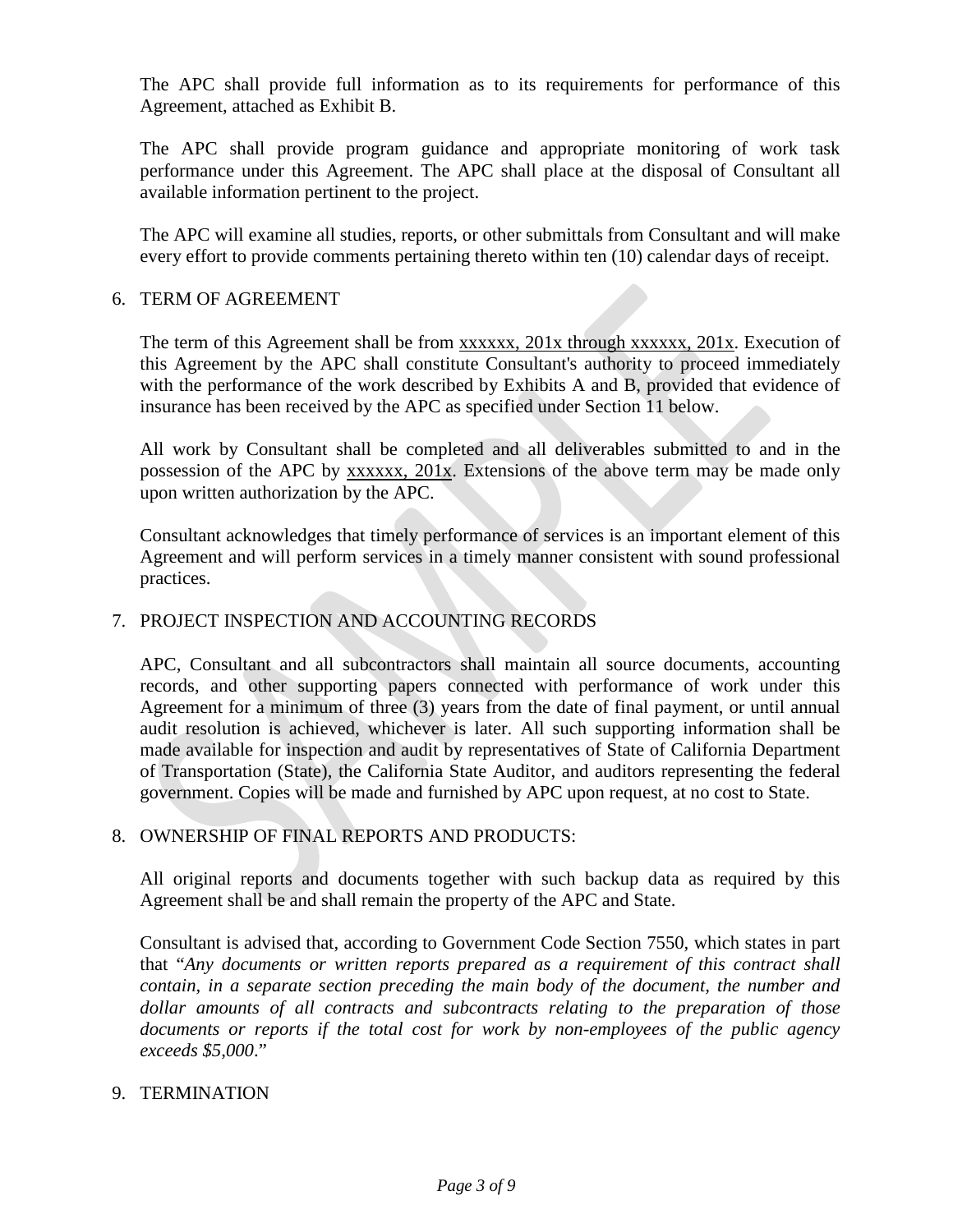At any time the APC may suspend indefinitely or abandon the project, or any part thereof, and may require Consultant to suspend the performance of its services. In the event the APC abandons or suspends the project, Consultant shall receive compensation for services rendered to date of abandonment and suspension in accordance with the provisions of Sections 2 and 3 herein.

It is understood and agreed that should the APC determine that any part of the work involved in the program is to be suspended indefinitely, abandoned, or canceled, this Agreement shall be amended accordingly. Such abandonment or cancellation of a portion of the program shall in no way void or invalidate this Agreement as it applies to any remaining portion of the project.

If, in the opinion of the APC, Consultant fails to perform or provide prompt, efficient and thorough service, or if Consultant fails to complete the work within the time limits provided, the APC shall have the right to give notice in writing to Consultant of its intention to terminate this Agreement. The notice shall be delivered to Consultant at least seven (7) days prior to the date of termination specified in the notice. Upon such termination the APC shall have the right to take Consultant's studies, and reports insofar as they are complete and acceptable to the APC and pay Consultant for its performance rendered, in accordance with Sections 2 and 3 herein, prior to delivery of the notice of intent to terminate, less the amount of damages, general or consequential, if any, sustained by the APC due to the breach of this Agreement by Consultant. Said termination of the Agreement shall not relieve Consultant of its liability to the APC for any damages, general or consequential, which the APC may sustain as a result of Consultant's failure to satisfactorily perform its obligations under this Agreement.

## 10. RESPONSIBILITY FOR CLAIMS AND LIABILITIES

Consultant shall indemnify and hold harmless the APC and its agents and officers against and from any and all claims, lawsuits, actions, liability, damages, losses, expenses, and costs (including but not limited to attorney's fees), brought for, or on account of, injuries to or death of any person or persons including employees of Consultant, or injuries to or destruction of property including the loss of use thereof, arising out of, or resulting from, the performance of the work described herein, provided that any such claim, lawsuit, action, liability, damage, loss, expense, or cost is caused in whole or in part by any negligent or intentional act or omission of the Consultant, any subcontractor, anyone directly or indirectly employed by any of them, or anyone for whose acts any of them may be liable. Where Consultant is found to have caused the injury, damage, or loss only in part, Consultant shall hold the APC harmless only to the extent Consultant caused the injury, damage, or loss. The APC agrees to timely notify Consultant of any such negligence claim and to cooperate with Consultant to allow Consultant to defend such a claim.

The APC shall indemnify and hold harmless Consultant, its officers, agents, and employees from any and all claims, suits, losses, damages, costs (including reasonable attorney's fees) and demands, pure economic damages, administrative fees, penalties and fines imposed, and demands, including reasonable attorney's fees connected therewith, on account of personal injury, including death, or property damage, sustained by any person or entity not a party to this Agreement between Consultant and the APC and arising out of the performance of such Agreement to the extent such injury, death or damage is caused by the negligence or willful misconduct of the APC or its contractors or their respective employees, officers and agents.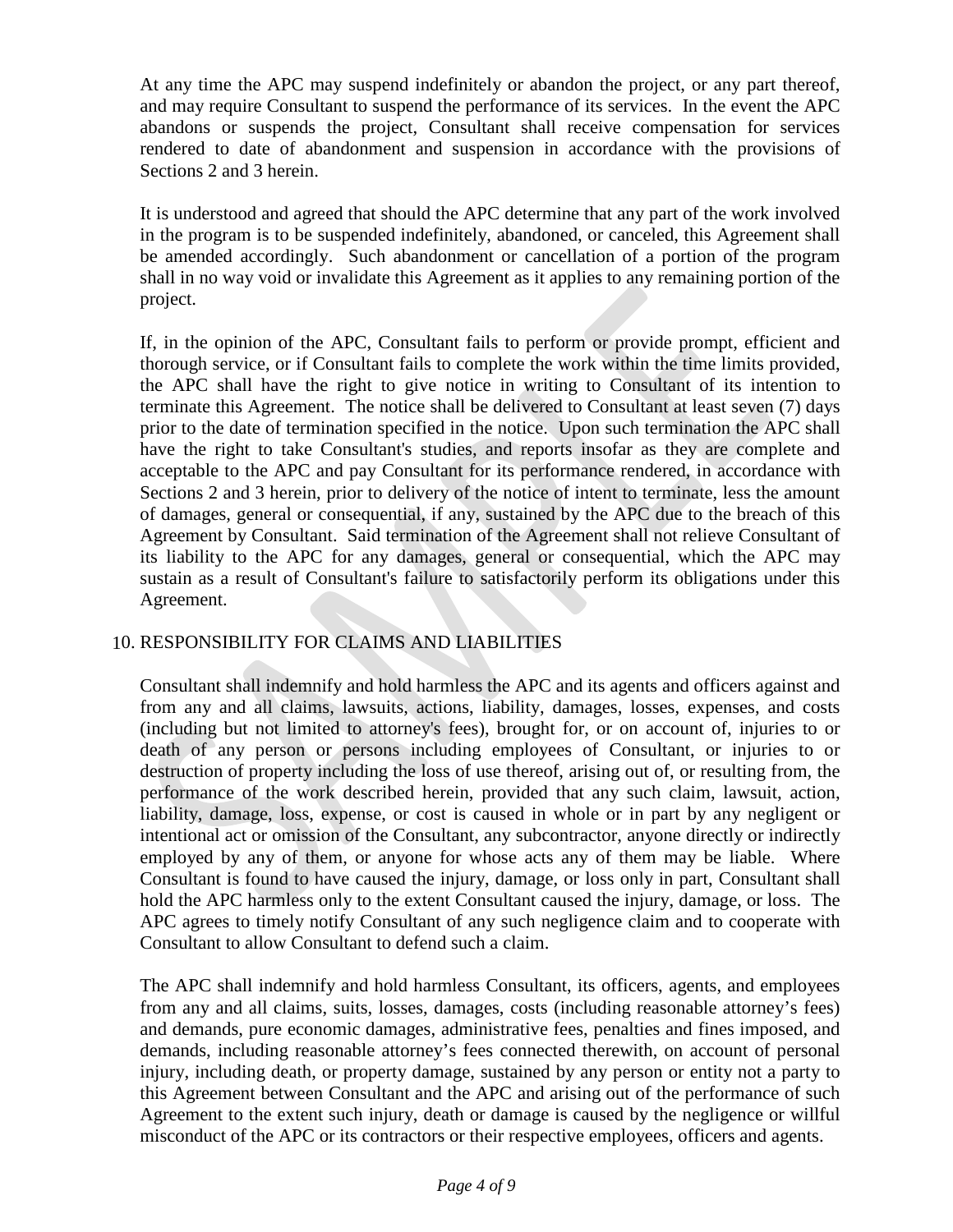The APC agrees to the full extent permitted by law, to indemnify, defend, and hold harmless Consultant, its officers, directors, shareholders, employees, affiliates, and subsidiaries and their successors from and against any and all claims, demands, losses, penalties, fines and causes of action of every kind and character (including reasonable attorney fees) arising from or relating to Pre-existing Conditions.

#### 11. INSURANCE

Consultant, at its expense, shall secure and maintain at all times during the entire period of performance of this Agreement, insurance as set forth herein with insurance companies acceptable to the APC for the APC's protection, its elected or appointed officials, employees and volunteers, Consultant and any other independent contractor from any and all claims which may arise from operations under this Agreement, whether operations be by Consultant, by another independent contractor, or by anyone directly or indirectly employed by either of them.

Consultant shall provide to the APC Certificates of Insurance evidencing minimum coverage as specified below:

> Vehicle/Bodily Injury - \$250,000 Each Person, \$500,000 Each Occurrence and Vehicle/Property Damage - \$250,000 Each Occurrence

#### OR

Combined Single Limit Vehicle Bodily Injury and Property Damage Liability - \$1,000,000 Each Occurrence

#### AND

General Liability - \$1,000,000 per Occurrence for Bodily Injury, Personal Injury and Property Damage

#### AND

Worker's Compensation and Employer's Liability: Limits as required by the labor code of the State of California.

In the event of breach of any provision of this Section, or in the event any notice is received which indicates any required insurance coverage will be diminished or canceled, the APC, at its option, may, notwithstanding any other provision of this Agreement to the contrary, immediately declare a material breach of this Agreement and suspend further work pursuant to this Agreement.

Consultant shall not commence work, nor shall it allow its employees or subcontractors or anyone to commence work contemplated through this Agreement until all insurance required hereunder has been submitted to and accepted by the APC. Failure to submit proof of insurance as required herein may result in awarding said Agreement to another bidder.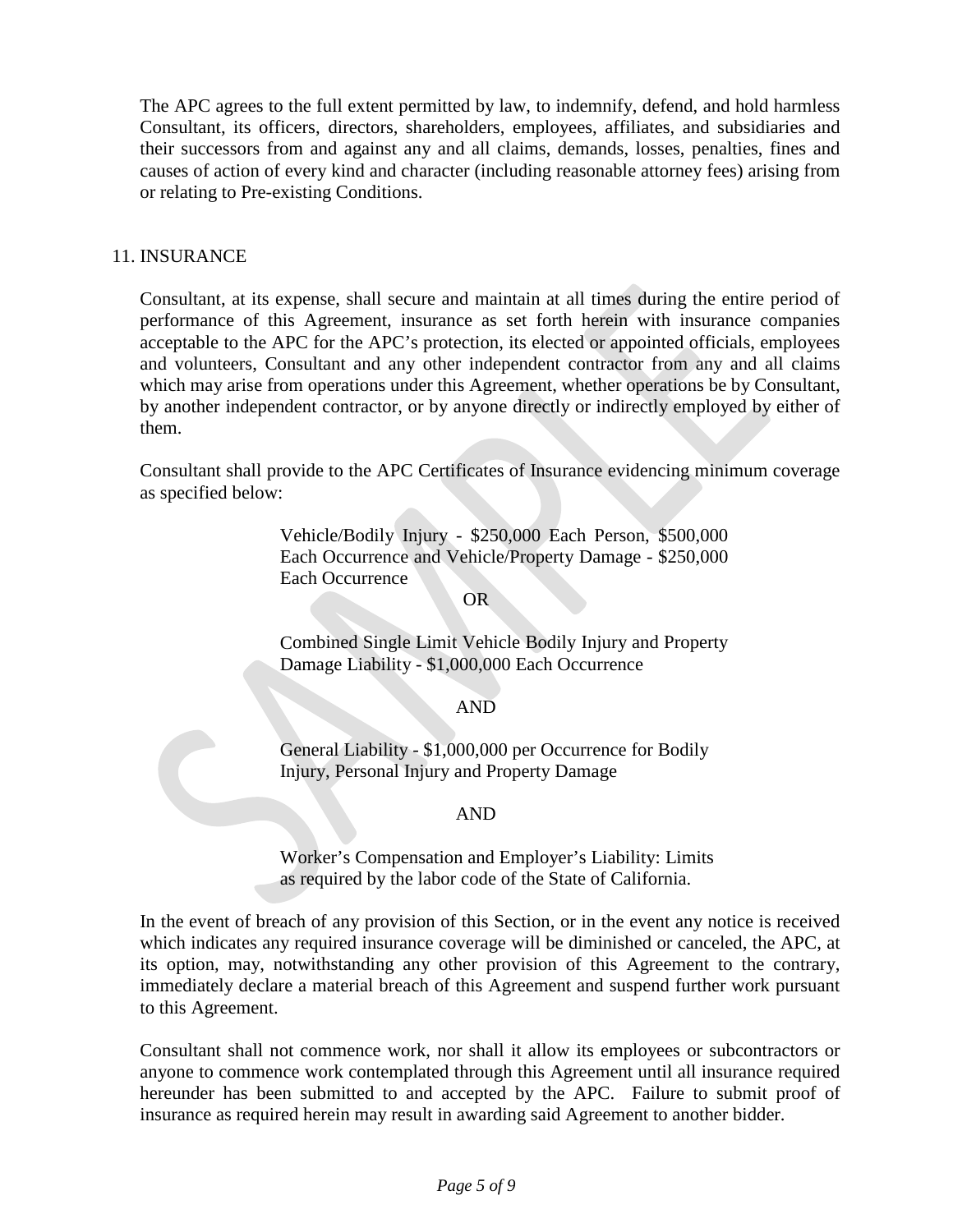Insurance coverage in a minimum amount set forth herein shall not be construed to relieve Consultant for liability in excess of such coverage, nor shall it preclude the APC from taking such other action as is available to it under any other provisions of this Agreement or otherwise in law.

Before beginning the work, the Consultant shall furnish to the APC satisfactory proof that it has secured, for the period covered under this Agreement, Workers Compensation Insurance for all persons whom it may employ in carrying out the work completed under this Agreement, in accordance with the "Workers Compensation and Insurance Act", Division IV of the Labor Code of the State of California and any acts amendatory thereof. Such insurance shall be maintained in full force and effect during the period covered by this Agreement.

The Consultant shall sign and file with the APC a Workers Compensation Certificate prior to performing any work. Consultant shall require all subcontractors similarly to provide Workers' Compensation Insurance as required by the Labor Code of the State of California for all of subcontractor's employees.

#### 12. STANDARD OF CARE

The absence, omission, or failure to include in this Agreement items which are considered to be a part of normal procedures for work of this type or which involve professional judgment shall not be used as a basis for submission of inadequate work or incomplete performance.

The APC relies upon the professional ability and stated experience of Consultant as a material inducement to entering into this Agreement. Consultant understands the use to which the APC will put its work product and hereby warrants that all findings, recommendations, studies and reports shall be made and prepared in accordance with generally accepted professional practices.

Consultant will comply with all Federal, State and Local laws and ordinances as may be applicable to the performance of work under this Agreement.

## 13. STATE AND FEDERAL REQUIREMENTS

Non-Discrimination Clause. a.) In the performance of work under this Agreement, APC, Consultant and its sub-consultants shall not unlawfully discriminate, harass, or allow harassment, against any employee or applicant for employment because of sex, race, color, ancestry, religious creed, national origin, disability (including HIV and AIDS), mental disability, medical condition (cancer), age (over 40), marital status, denial of family and medical care leave and denial of pregnancy disability leave. b.) APC, Consultant and its subconsultants shall ensure that the evaluation and treatment of their employees and applicants for employment are free from such discrimination and harassment. APC, Consultant and its sub-consultants shall comply with the provisions of the Fair Employment and Housing Act (Government Code, Section 12900 et seq.) and the applicable regulations promulgated thereunder (California Code of Regulations, Title 2, Section 7285.0 et seq.). The applicable regulations of the Fair Employment and Housing Commission implementing Government Code Section 12990 (a-f), set forth in Chapter 5 of Division 4 of Title 2 of the California Code of Regulations are incorporated into this Agreement by reference and made part hereof as if set forth in full. c.) APC, Consultant and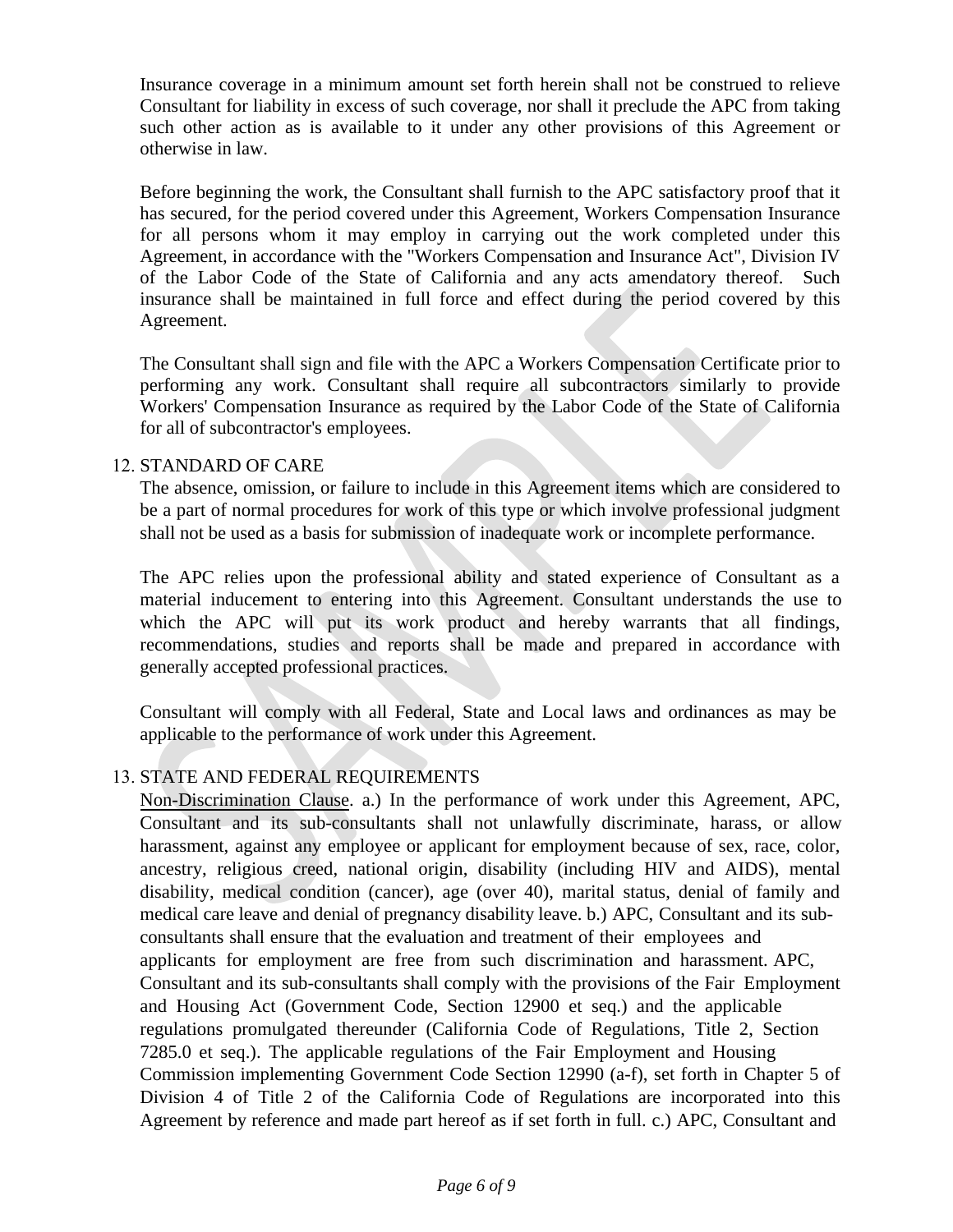its sub-consultants shall each give written notice of their obligations under this clause to labor organizations with which they have a collective bargaining or other labor agreement. d.) APC, Consultant and its sub-consultants will permit access to all records of employment, employment advertisements, application forms, and other pertinent data and records by the State Fair Employment Practices and Housing Commission or any other agency of the State of California designated by State to investigate compliance with this section.

Disadvantaged Business Enterprise (DBE) Obligation. APC, Consultant and its subconsultants shall not discriminate on the basis of race, color, national origin, or sex in the performance of this contract. The consultant shall carry out applicable requirements of 49 CFR part 26 in the award and administration of DOT assisted contracts. Failure by the consultant to carry out these requirements is a material breach of this contract, which may result in the termination of this contract or such other remedy as the recipient deems appropriate.

Title VI of the Civil Rights Act of 1964. The consultant agrees to comply with all the requirements imposed by Title VI of the Civil Rights Act of 1964, California Civil Code section 51(b) and the regulations of the U.S. Department of Transportation issued thereunder in 49 CFR Part 21.

Equal Employment Opportunity. In connection with the performance of this Agreement, the Contractor shall not discriminate against any employee or applicant for employment because of race, color, age, creed, sex, or national origin. Such action shall include, but not be limited to, employment, upgrading, demotion or transfer, recruitment, or recruitment advertising, layoff or termination, rates of pay or other forms of compensation and selection for training, including apprenticeship.

Cost Principles. APC, Consultant and its sub-consultants will be obligated to agree, that (a) Contract Cost Principles and Procedures, 48 CFR, Federal Acquisition Regulations System, Chapter 1, Part 31, et seq., shall be used to determine the allowability of individual Project cost items and (b) all parties shall comply with Federal administrative procedures in accordance with Title 2, CFR, Part 200, Uniform Administrative Requirements, Cost Administrative Requirements for Federal Awards, and 49 CFR, Part 18, Uniform Administrative Requirements for Grants and Cooperative Agreements to State and Local Governments, as applicable. For more information, refer to: [http://www.gpoaccess.gov/nara/index.html.](http://www.gpoaccess.gov/nara/index.html)

Record Retention and Audits. APC, Consultant and its sub-consultants shall maintain all source documents, accounting records, and other supporting papers connected with performance of work under this Agreement for a minimum of three (3) years from the date of final payment, or until annual audit resolution is achieved, whichever is later. All such supporting information shall be made available for inspection and audit by representatives of State of California Department of Transportation (State), the California State Auditor, and auditors representing the federal government. Copies will be made and furnished by APC upon request, at no cost to State.

APC, Consultant and its sub-consultants shall each establish and maintain an accounting system conforming to Generally Accepted Accounting Principles (GAAP), to support invoices and requests for reimbursement that segregate and accumulate project costs by line item, and can produce interim (quarterly) reports that clearly identify reimbursable costs and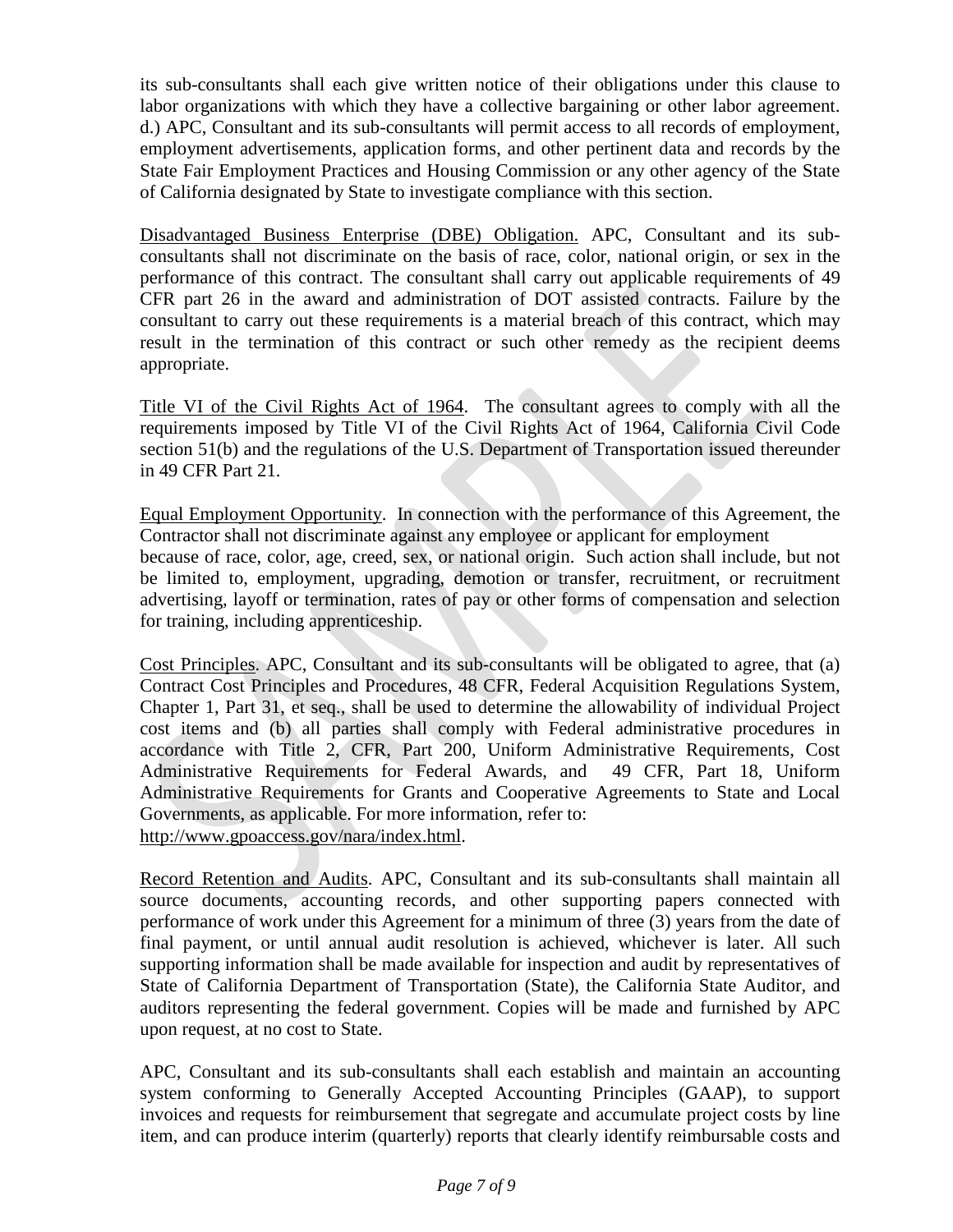other expenditures for the project.

#### 14. COMPLIANCE

Consultant, in the conduct of the services contemplated within this agreement, shall comply with all statues, State or Federal, and all ordinances, rules and regulations enacted or issued by the County of Lake.

#### 15. INDEPENDENT CONSULTANT

Both the APC and Consultant agree and acknowledge that the relationship between them is that of public entity and independent contractor and shall in no event be considered that of employer/employee. The APC shall compensate Consultant by payment of the gross amounts due to Consultant, and Consultant shall be solely responsible for any federal, state, and local taxes and withholdings that may be applicable.

#### 16. FINANCIAL INTEREST

The Consultant covenants that it has no interest and shall not acquire any interest, direct or indirect, which would conflict in any manner or degree with the performance of its services hereunder. The Consultant further covenants that in the performance of this Agreement, no person having any such interest shall be employed or subcontracted.

#### 17. SUCCESSOR AND ASSIGNMENTS

The APC and Consultant each binds itself, its partners, successors, and executors, administrators, and assigns to the other party to this Agreement, and to the partners, successors, executors, administrators and assigns of such party in respect to all covenants of this Agreement.

Except as noted above, neither the APC nor Consultant shall assign, sublet, or transfer its interest in this Agreement without the written consent of the other, however, Consultant reserves the right to assign the proceeds due under this Agreement to any bank or person.

In the case of death of one or more members of the firm of Consultant, the surviving member or members shall complete the professional services covered by this Agreement.

#### 18. NOTICES

Notices pursuant to this Agreement shall be served via registered United States mail, or when personally delivered as follows:

Lisa Davey-Bates, Executive Director Lake County/City Area Planning Council 525 S. Main St., Suite G Ukiah, CA 95482

#### 19. VENUE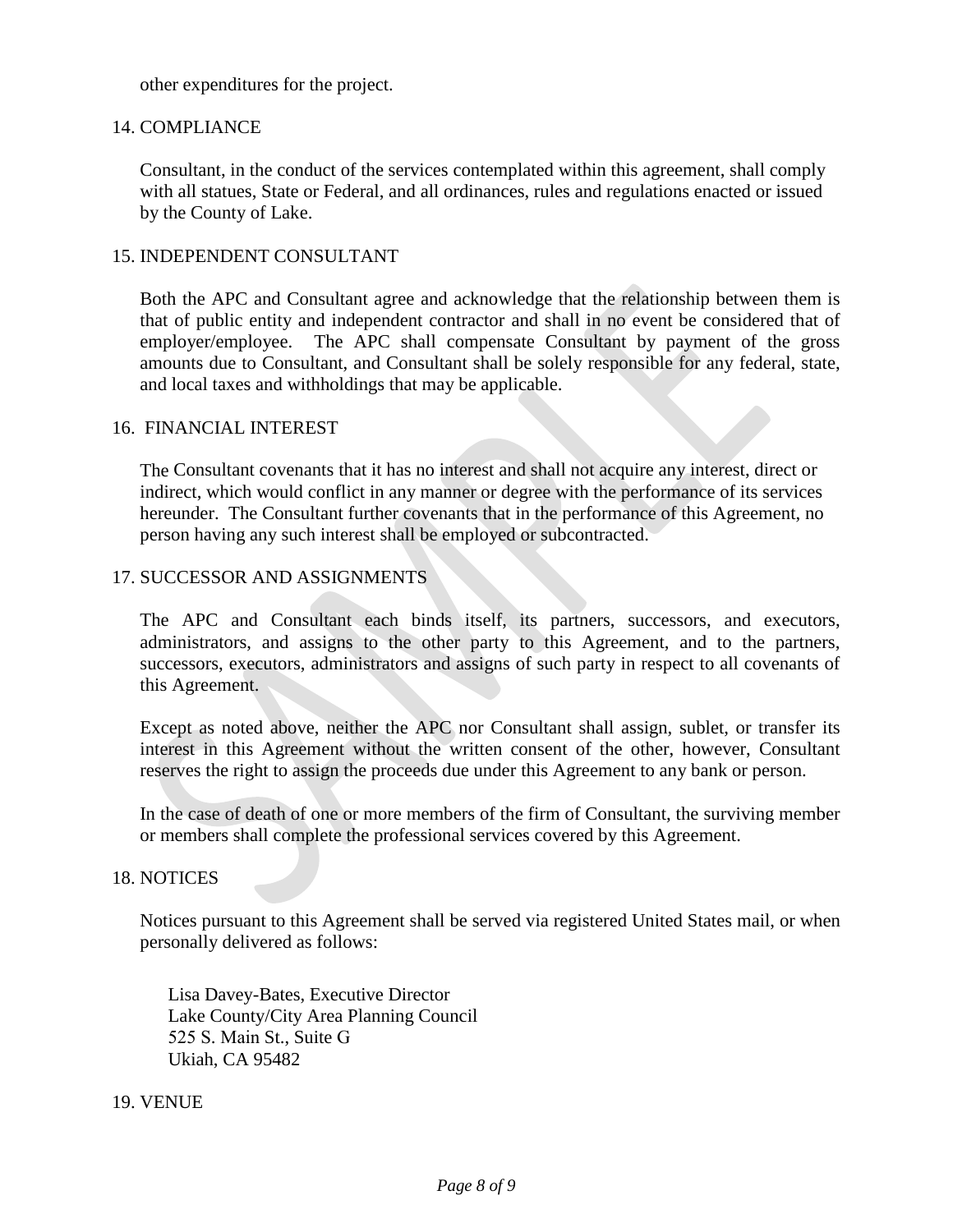The venue for this agreement shall be Lake County, California.

20. EXTENT OF AGREEMENT:

This Agreement and all exhibits made a part hereof constitute the entire Agreement between the parties. In case of conflict or inconsistency between this Agreement and any exhibits, this Agreement shall control. This Agreement shall not be modified except by written agreement of both parties.

IN WITNESS WHEREOF, the parties hereto have caused their duly authorized officers to execute this Agreement in duplicate as of the day and year first written above.

| Lisa Davey-Bates, Executive Director<br>Lake County/City Area Planning Council | <b>Consultant Name, Position</b><br>Firm Name, LLC |
|--------------------------------------------------------------------------------|----------------------------------------------------|
|                                                                                | Federal ID No.:                                    |
|                                                                                |                                                    |
|                                                                                |                                                    |
|                                                                                |                                                    |
|                                                                                |                                                    |
|                                                                                |                                                    |
|                                                                                |                                                    |
|                                                                                |                                                    |
|                                                                                |                                                    |
|                                                                                |                                                    |
|                                                                                |                                                    |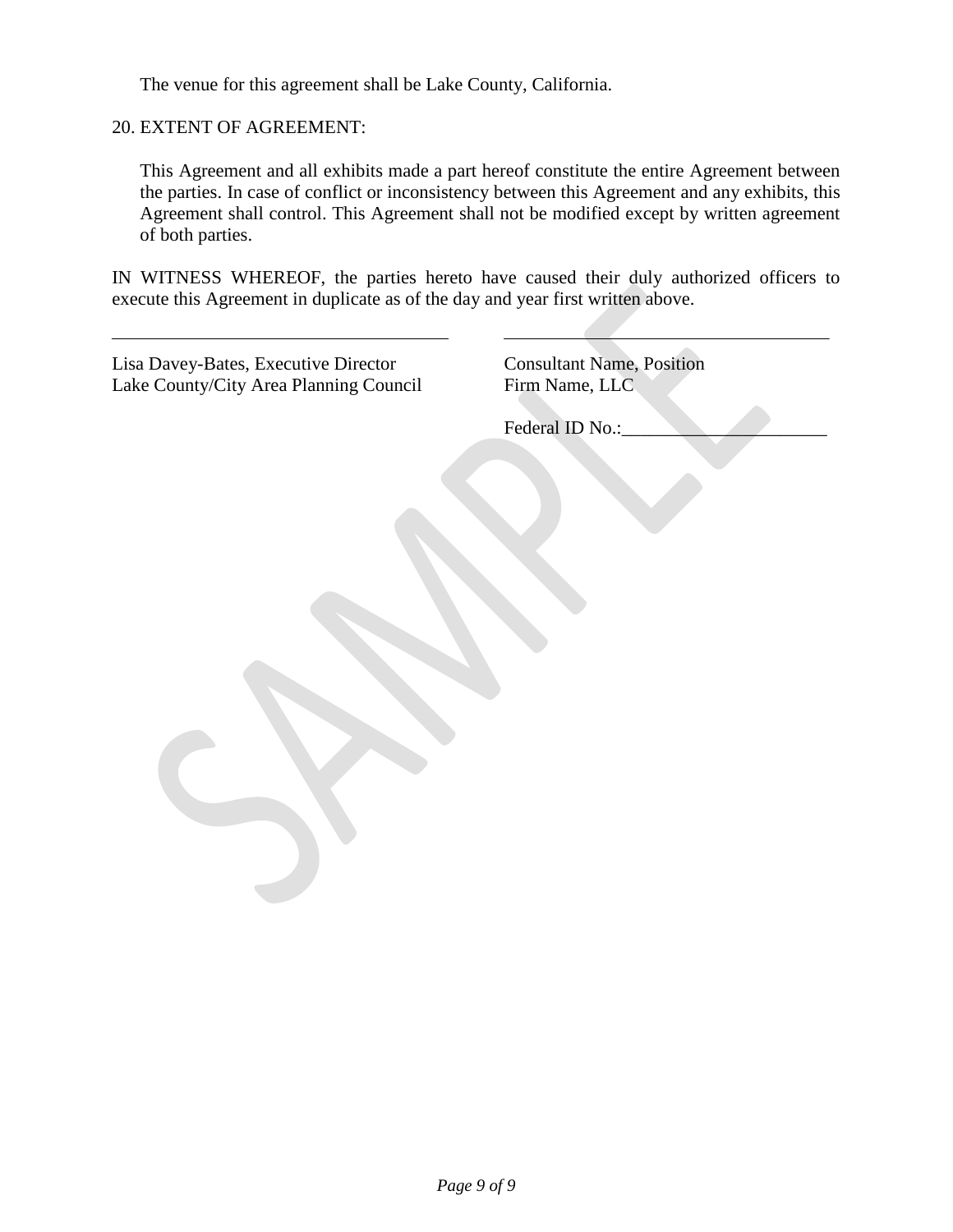# **PROTEST PROCEDURES FOR PROCUREMENTS\***

#### **I. PROTESTS**

The following procedures shall be used by RTPA to fairly and promptly respond to any protests received regarding third-party contracts or the contracting process. RTPA will consider all protests or objections regarding the contracting process or the award of an Agreement received by RTPA by 4 p.m. on the deadlines discussed below. RTPA will review only protests submitted by an actual or prospective Proposer. Protests by prospective subcontractors will be rejected. A protest by any adversely affected Proposer must be made in writing and must be mailed or hand delivered to RTPA. A protest which does not strictly comply with the RTPA protest procedures will be rejected.

#### **A. Protests Before Bid/Proposal Opening**

Protests relating to the content of the solicitation (i.e., RFP, IFB, RFQ), including protests related to DBE/UDBE requirements, must be filed within five (5) business days after the date the solicitation or addendum with the revised content is released to the public by RTPA. Failure to file a protest concerning the content of the solicitation or addendum prior to this deadline constitutes a waiver of any protest on these grounds.

#### **B. Protests Related to Determination of Responsiveness**

In the event the RFP contains a DBE/UDBE goal and RTPA makes a determination that Proposer has not met the goal or good faith effort requirements set forth in this RFP, RTPA will send the Proposer a Notice of Non-Responsiveness. Protests relating to any Notice of Non-Responsiveness must be filed within five (5) business days after the date of such notice. Failure to file a protest concerning the non-responsiveness determination prior to this deadline constitutes a waiver of any protest on these grounds and RTPA shall not be obligated to send Proposer any further notices.

#### **C. Protests After Bid/Proposal Due Date**

After Proposers are shortlisted and/or selected for negotiations, notices will be sent to all relevant Proposers. Protests relating to failure to make the shortlist must be filed within five (5) business days following protester's receipt of a notice regarding the shortlisting. Protests relating to the intent to make an award must be filed within five (5) business days following protester's receipt of the notice regarding the intent to negotiate. The date of filing shall be the date RTPA receives the protest. Untimely protests will be rejected. If deemed necessary, RTPA shall notify all Proposers of record that a protest has been filed and the award has been postponed until further notice. If necessary, Proposers will be asked to extend the time for acceptance of their proposal in order to avoid the need for readvertisement of the solicitation.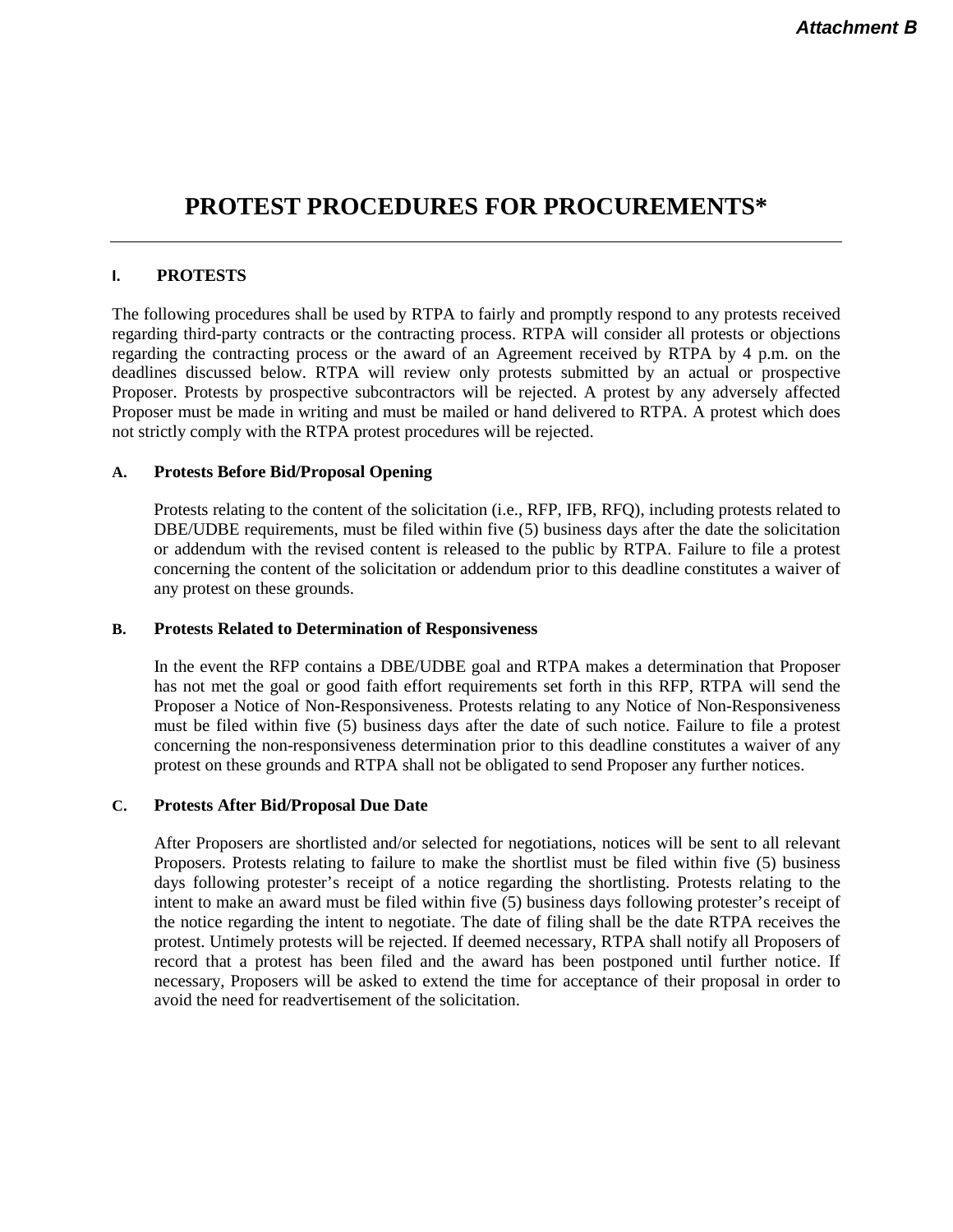#### **D. Protest Contents**

A letter of protest must set forth detailed grounds for the protest and be fully supported with technical data, documentary evidence, names of witnesses, and other pertinent information related to the subject being protested. The protest also must state the law, rule, regulation, or policy upon which the protest is based. Protests concerning the relative weight of the evaluation criteria or the formula used in assigning points to make an award determination will be rejected. The protester must allege or establish a clear violation of a specific law, rule, regulation, or policy. If the protester considers that the protest contains proprietary material that should be withheld, a statement advising of this fact must be affixed to the front page of the protest document, and alleged proprietary information shall be so identified wherever it appears. Protests shall be mailed to:

The Protest Administrator

Reference: RTPA Contract Solicitation No. Solicitation #

#### **E. Role Of The Protest Administrator**

If a protest raises solely a question of law, the Executive Director shall retain the services of RTPA legal Counsel to serve as the Protest Committee. RTPA Legal Counsel will prepare a recommendation regarding the protest, in writing, to the RTPA Executive Director within ten (10) business days.

The Protest Administrator shall review each protest to determine if it is in compliance with the deadline, format, content, and notice requirements set forth in this Section. If a protest does not meet such requirements if may be rejected without further consideration. A written notice of such rejection shall be sent to the protester.

If the protest requires resolution of questions of fact, the Protest Administrator, his/her designee will appoint individuals to participate on a Protest Committee. The Protest Administrator will endeavor to appoint at least one of the Protest Committee members from an outside agency, and no one may sit on the Protest Committee that has a known and direct connection to the procurement that is the subject of the protest. The Protest Administrator also will appoint a chairperson for the Protest Committee. The Protest Administrator will gather the documents that the Protest Committee will need for its investigation and prepare a memo to the Protest Committee containing background information regarding the protest. Any communication regarding the protest between the protester and RTPA shall be through the Protest Administrator during the protest proceedings. Protesters may not contact anyone at RTPA other than the Protest Administrator. Protest Committee

The Protest Committee shall ensure the protest was received within the timeline specified and review the protest to determine if it itemizes in appropriate detail each matter contested as well as any factual reason(s) for the requested protest. The Committee chairperson shall schedule the date of the Protest Committee meeting, contact the Committee panel members, and distribute all protest documentation.

#### **F. Reply To Protest**

The Protest Committee will review all qualifying protests in a timely manner and may hold an informal hearing if deemed necessary in order to complete its investigation. The Protest Committee will prepare a recommendation regarding the protest, in writing, to RTPA's Executive Director within ten (10) business days of the date of receipt of the protest. All materials included with the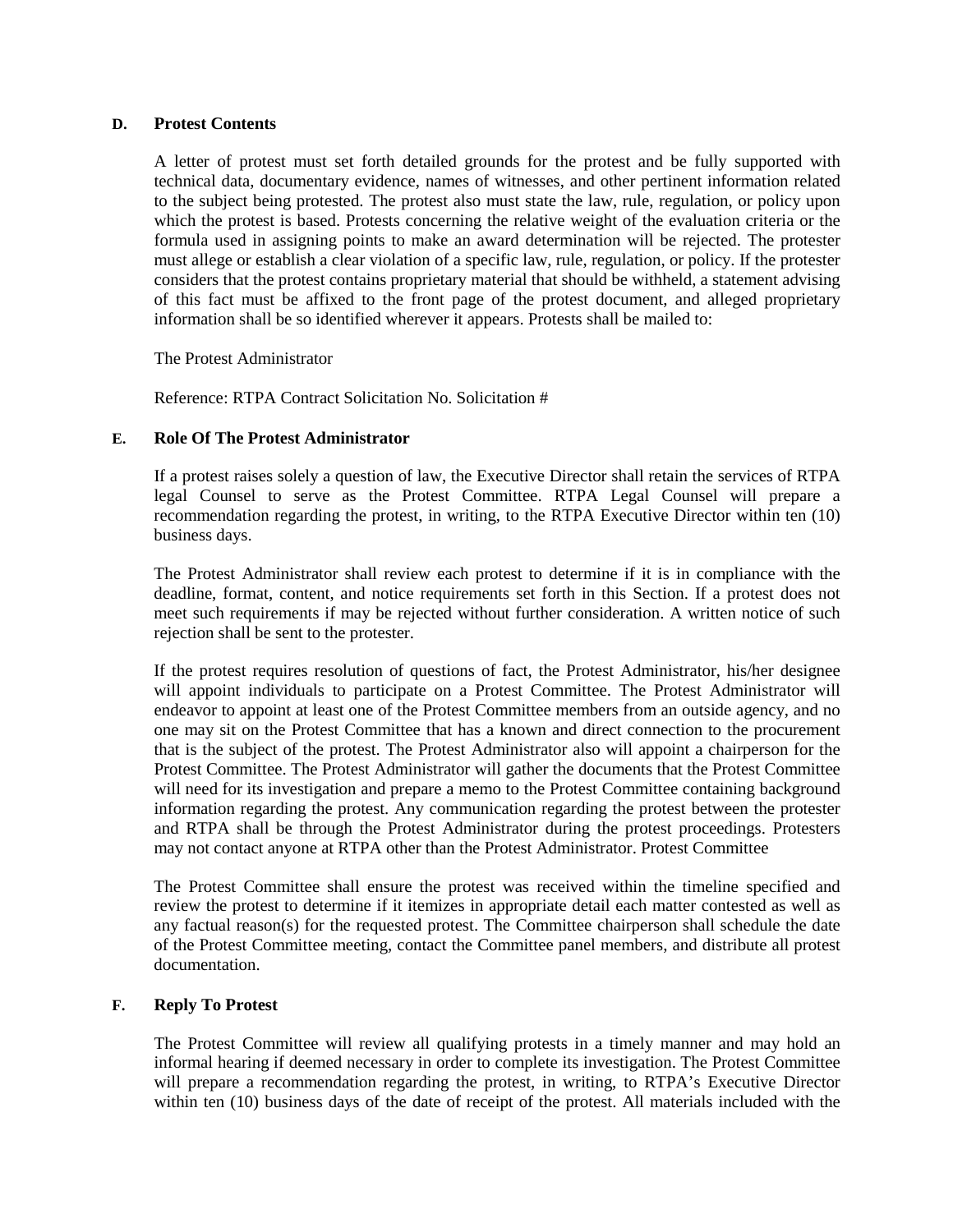original protest at time of submittal will be considered. Supplemental materials filed by a protester after the protest deadline will not be considered unless there are extenuating circumstances in the opinion of the Protest Committee. Protest documents will not be withheld from any interested party outside of RTPA, with the exception that information will be withheld when required by law or regulation. The Executive Director or his/her designee will either sustain or reject the protest in writing based upon the recommendation of the Protest Committee and the best interests of RTPA. This decision will be communicated in writing to the protestor and/or the party whose proposal is the subject of the protest and delivered by email or overnight delivery.

#### **G. Results Of The Protest**

If the protest relating to a contract award is sustained, the original Notice of Intent to Award may be withdrawn after the deadline for protest reconsideration has passed. RTPA then may issue a new Notice of Intent to Award to a different bidder/Proposer and a new protest period will commence using the same timelines discussed above. If the protest is rejected, the original Notice of Intent to Award will stand and RTPA will continue with contract negotiations with the awardee.

#### **H. Federal Transit Administration Requirements Not Applicable in the absence of FTA Funding**

- 1. FTA Review of Protests
	- a. In the case of contracts funded by the FTA, the FTA will review only protests regarding the alleged failure of RTPA to have written protest procedures or alleged failure to follow such procedures.
	- b. Alleged violations on other grounds are under the jurisdiction of the appropriate state or local administrative or judicial authorities. Alleged violations of a specific federal requirement that provides an applicable complaint procedure shall be submitted and processed in accordance with that federal regulation. See Buy America Requirements, 49 C.F.R. 661.15; Participation by Minority Business Enterprise in DOT Programs, 49 C.F.R. 26.
	- c. The FTA will review only protests submitted by an interested party defined as an actual or prospective bidder or Proposer whose direct economic interest would be affected by the award of the contract or by failure to award the contract in accordance with FTA Circular 4220.1F. A subcontractor does not qualify as an "interested party." (See FTA Circular 4220.1E, Chapter VII, Section I (1)(c))."
- 2. Time for Filing
	- a. Protesters shall file a protest with the FTA not later than five (5) business days after a final decision is rendered under the RTPA protest procedure. A copy of any protest documents filed with the FTA must be provided concurrently to RTPA. In instances where the protester alleges that RTPA failed to make a final determination on the protest, protesters shall file a protest with the FTA not later than five (5) business days after the protester knew or should have known of the failure of RTPA to render a final determination on the protest.
	- b. RTPA shall not award a contract for five (5) business days following its decision on a bid protest except in accordance with the provisions and limitations of subparagraph 6.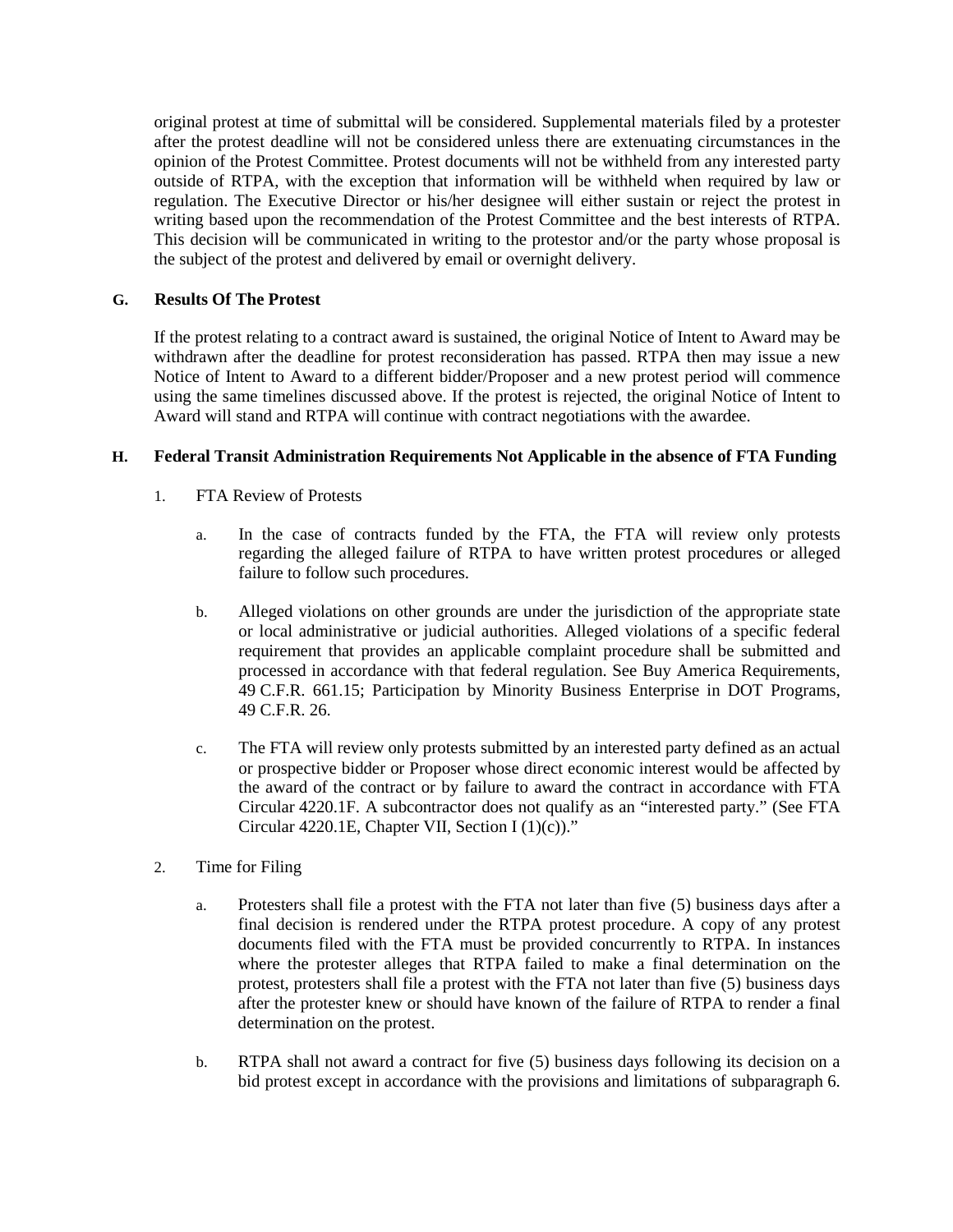After five (5) business days, RTPA shall confirm with the FTA that the FTA has not received a protest on the contract in question.

- 3. Submission of Protest to the FTA
	- a. The protester must exhaust its administrative remedies by pursuing the recipient's protest procedures to completion before appealing the recipient's decision to the FTA. (FTA Circular 4220.1F, Page VII-3, November 1, 2008).
	- b. Protests should be filed with the FTA Region 9 office and a copy must be sent to RTPA by the protester.
	- c. The protest filed with the FTA shall:
		- Include name and address of protester
		- Identify RTPA as the grantee, the RTPA Contract Administrator, and number of the contract solicitation
		- Contain a statement of the grounds for protest and any supporting documentation. This should detail the alleged failure to follow protest procedures or the alleged failure to have procedures and be fully supported to the extent possible
		- Include a copy of the local protest filed with RTPA and a copy of the RTPA decision, if any
- 4. RTPA Response
	- a. The FTA shall notify RTPA in a timely manner of receipt of a protest.
	- b. RTPA shall submit the following information not later than ten (10) business days after receipt of notification by the FTA of the protest:
		- a copy of RTPA's protest procedure
		- a description of the process followed concerning the protester's protest
		- any supporting documentation
	- c. RTPA shall provide protester with a copy of the above submission.
- 5. Protester Comments

The protester must submit any comments on the RTPA submission not later than ten (10) business days after the protester's receipt of the RTPA submission.

6. *Withholding of Award*

When a protest has been timely filed with RTPA before award, RTPA shall not make an award prior to five (5) business days after the resolution of the protest, or if a protest has been filed with the FTA, during the pendancy of that protest, unless RTPA determines that: